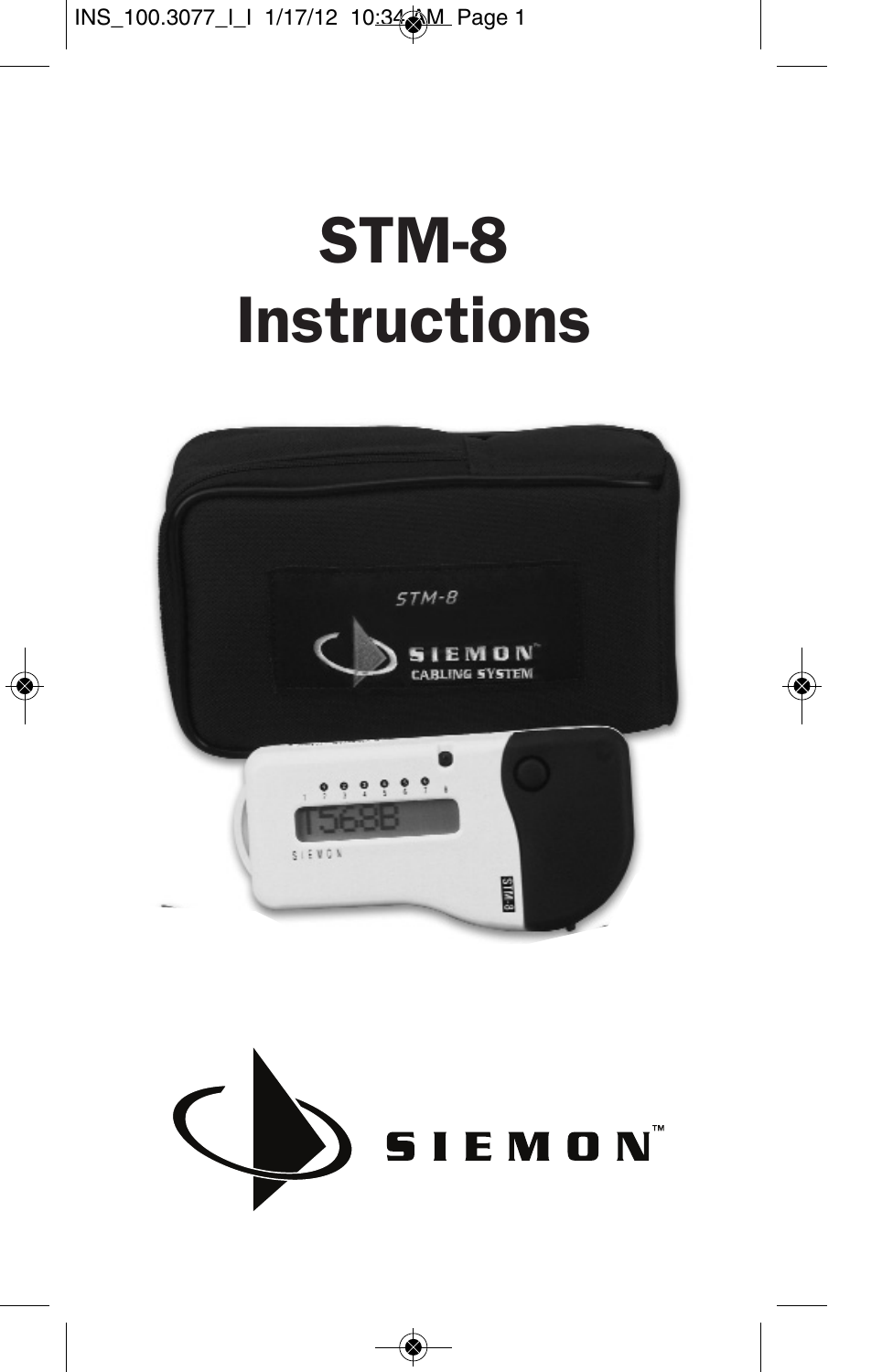### U.S. PATENT NO. 5,598,342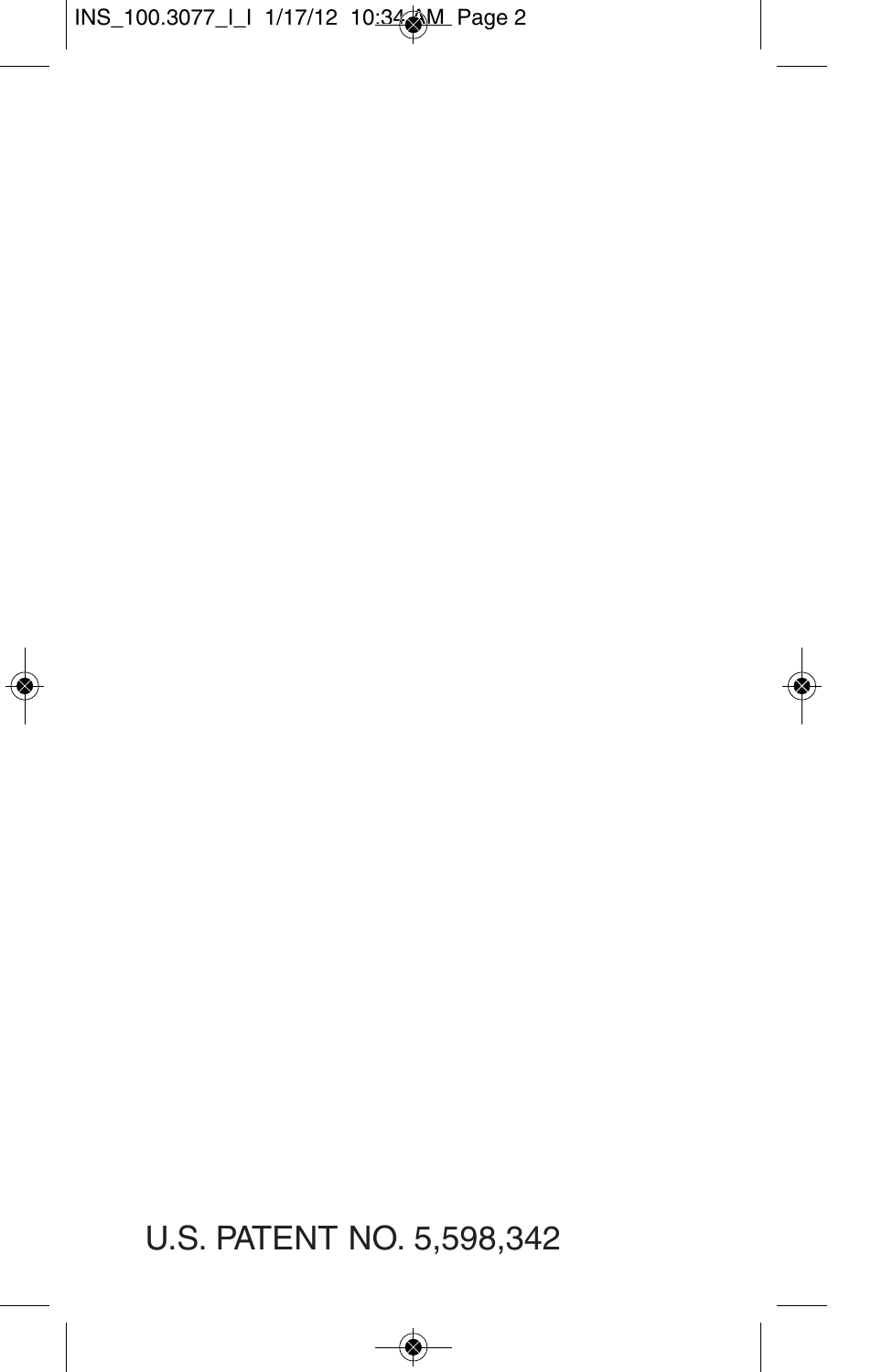### **TABLE OF CONTENTS**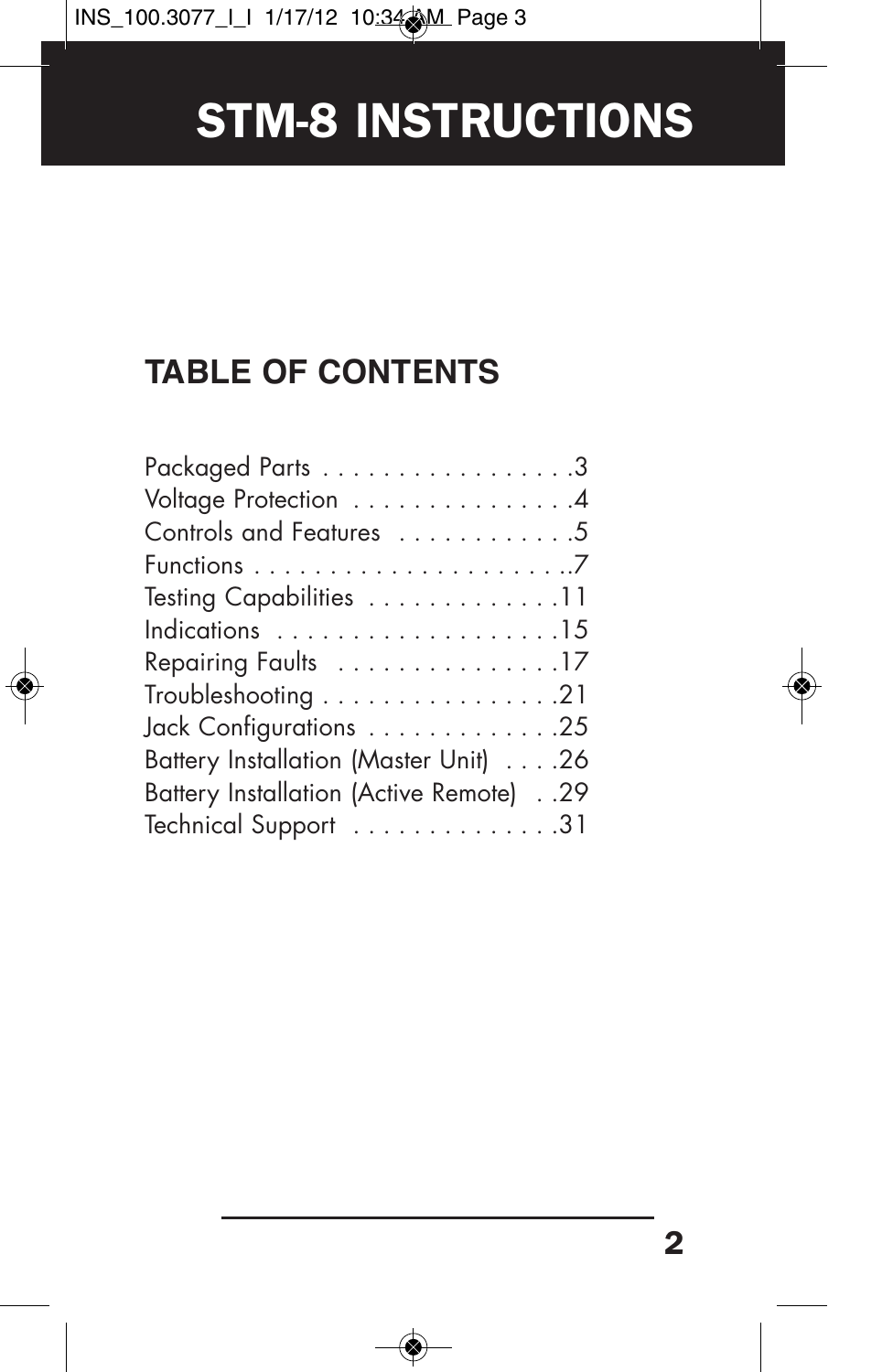### **PACKAGED PARTS**

The **STM-8** packaging includes the following:

- Master unit
- Cushioned carrying case
- Warranty card
- 9V alkaline battery
- 1 Identifiable passive remote unit labeled A [for use with UTP (Unshielded Twisted Pair) cable]\*
- Two 152mm (6 in.) universal modular plug cords wired straight through (plugs into modular 6- or 8-position jacks). **Use of any non-twisted modular cord may cause erroneous split pair detection.**
- The Siemon Company Wiring Reference Guide

The **STM-8-S** packaging includes the following:

- Master unit
- Cushioned carrying case
- Warranty card
- 9V alkaline battery.
- 1 Active remote unit labeled "A" for use with ScTP (Screened Twisted Pair) or UTP cables.
- Two 152mm (6 in.) ScTP modular cords wired straight through
- The Siemon Company Wiring Reference Guide

\*Additional passive remotes are available. See "Remote Identification" page 16.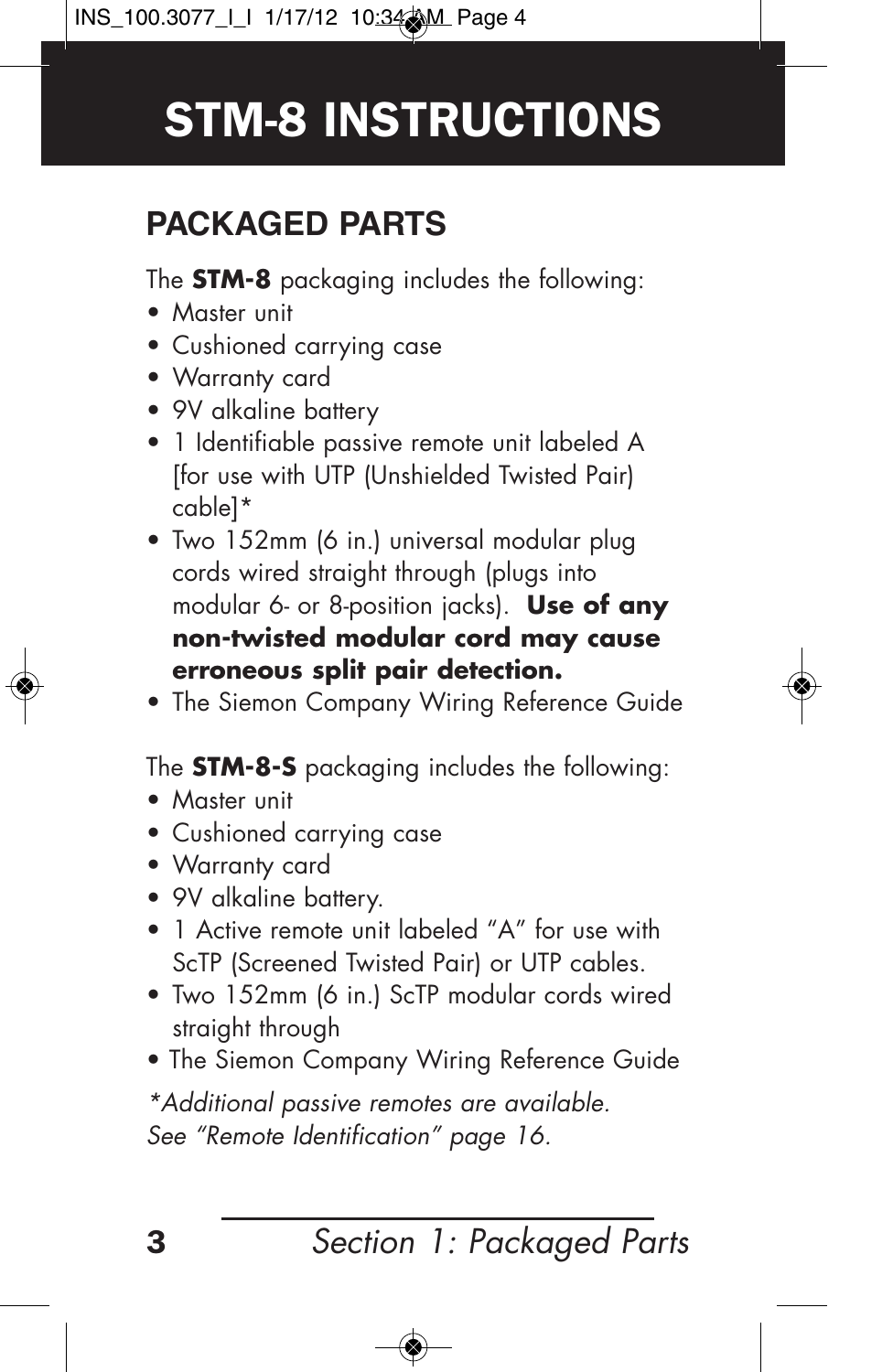### **VOLTAGE PROTECTION**

This tester and the remote units should never be used on lines where voltage is present. The master unit and active remote are designed to withstand and protect against typical telephone live line voltage levels, 48 VDC and 90 VAC. **CAUTION:** If hazardous conditions exist on the input, the master unit will display **"LINE VOLTAGE"** and tests cannot be performed. Disconnect the tester immediately.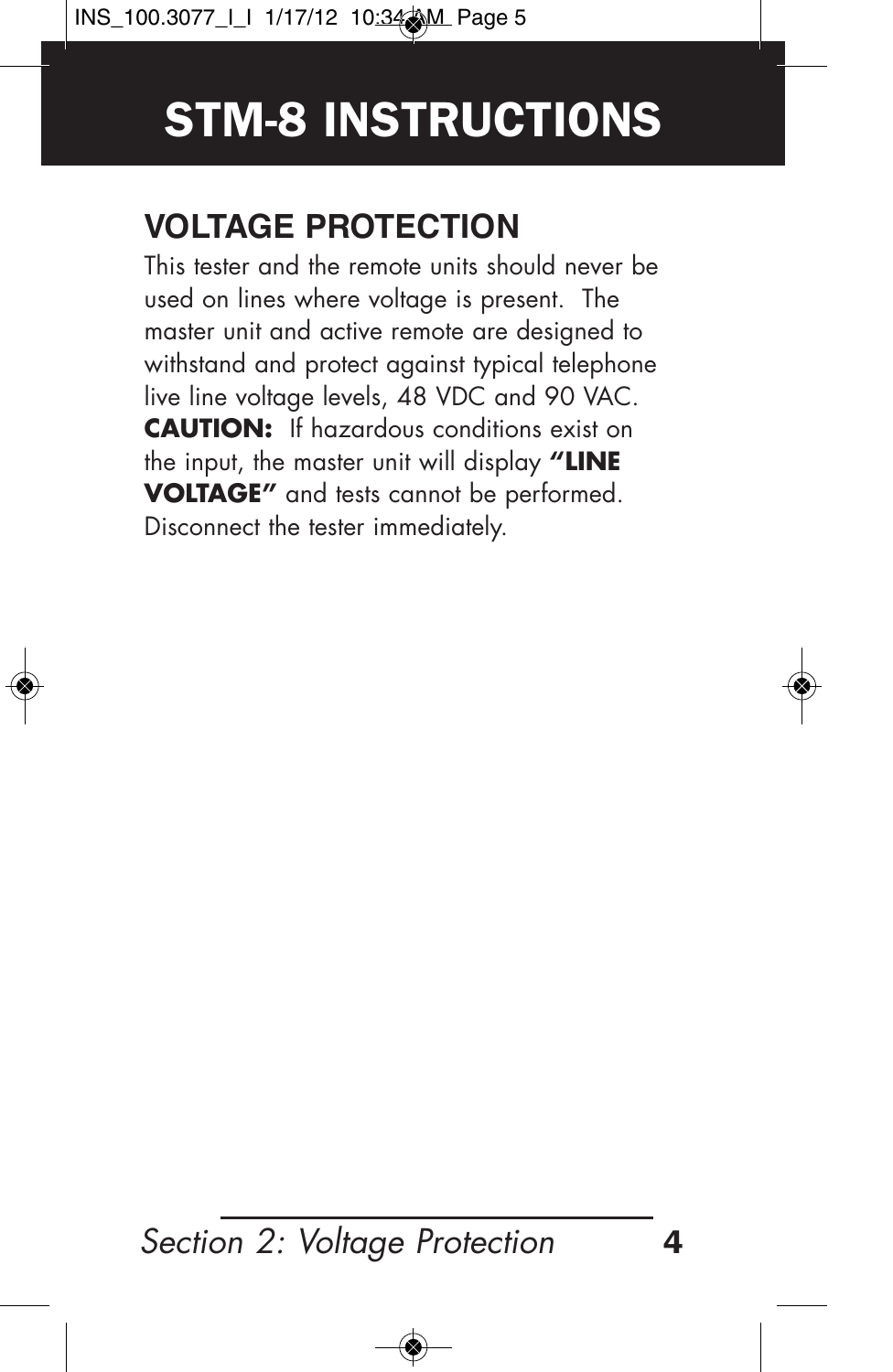### **CONTROLS AND FEATURES**

The STM-8 is comprised of one master and one remote unit. The master provides all indications on the LCD screen **(1)**. It has a single 8-wire jack output **(2)** and a button **(3)** to activate the unit. The master unit is also equipped with a green LED **(4)** for visual identification during testing.

### **MASTER UNIT**

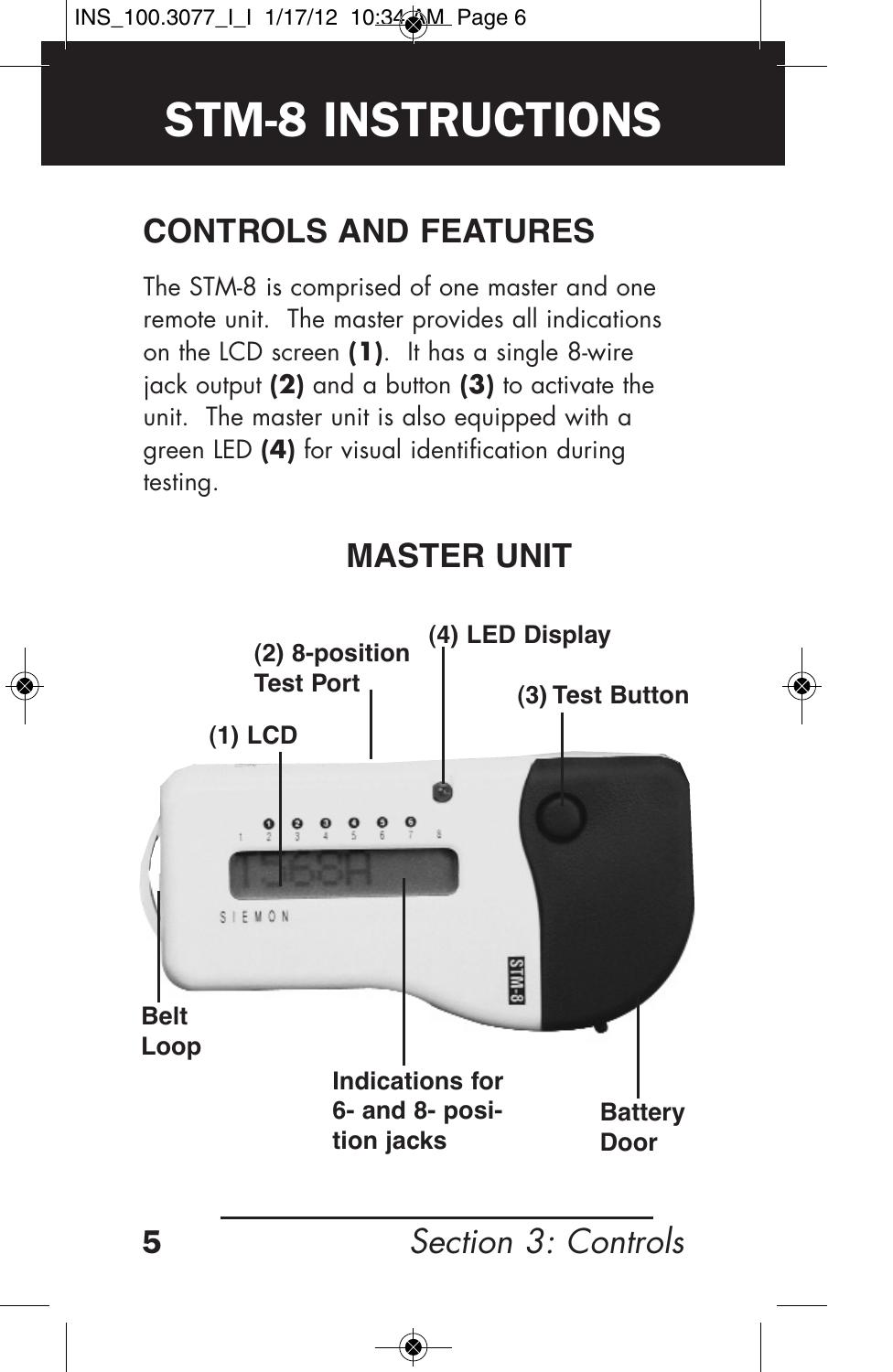Passive remotes (for use with UTP cable) are designed to fit six or eight position plugs **(5)** and require no power supply. The active remote (for use with ScTP and UTP cable) is equipped with both a green and red LED **(6)** for visual pass/fail identification and powered by a replaceable lithium battery **(7)**.

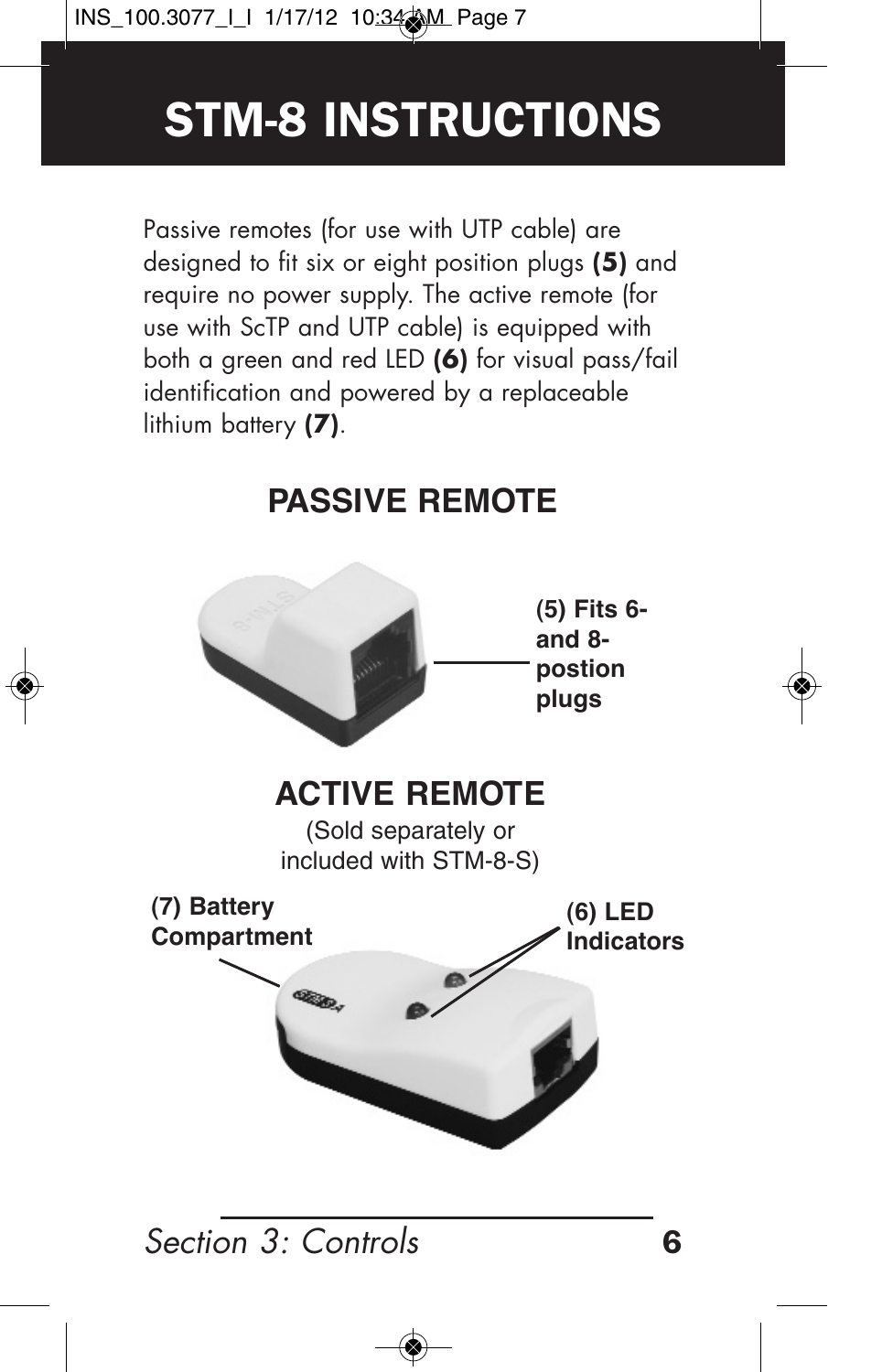### **FUNCTIONS**

The STM-8 is a microprocessor-based tester which evaluates 1-, 2-, 3- or 4-pair shielded and unshielded cabling for shorts, opens, miswires, reversals, split pairs and cable length. Eight of the twelve test modes are used for testing continuity with known wire schemes (T568A, ScTP568A, T568B, ScTP568B, USOC, 10BASE-T, Token Ring, TP-PMD). The four remaining test modes are Length, FIND, TONE MOD, and TALK BAT.

#### TEST PROCEDURE

**Step #1:** Attach a remote to one end (i.e. modular plug/jack) of a cable to be tested. **Step #2:** Attach the master to the other end of the cable.

**Step #3:** Press the button until the desired test mode is displayed, wait one second and the STM-8 will begin testing.

#### SELECTING TEST MODE:

To select a new test mode or turn off the unit, either wait until the end of one test cycle and press the button repeatedly or hold the button down during mid-cycle of the current test mode. Release the button when the desired mode appears or continue manually cycling through test mode choices by pressing button repeatedly.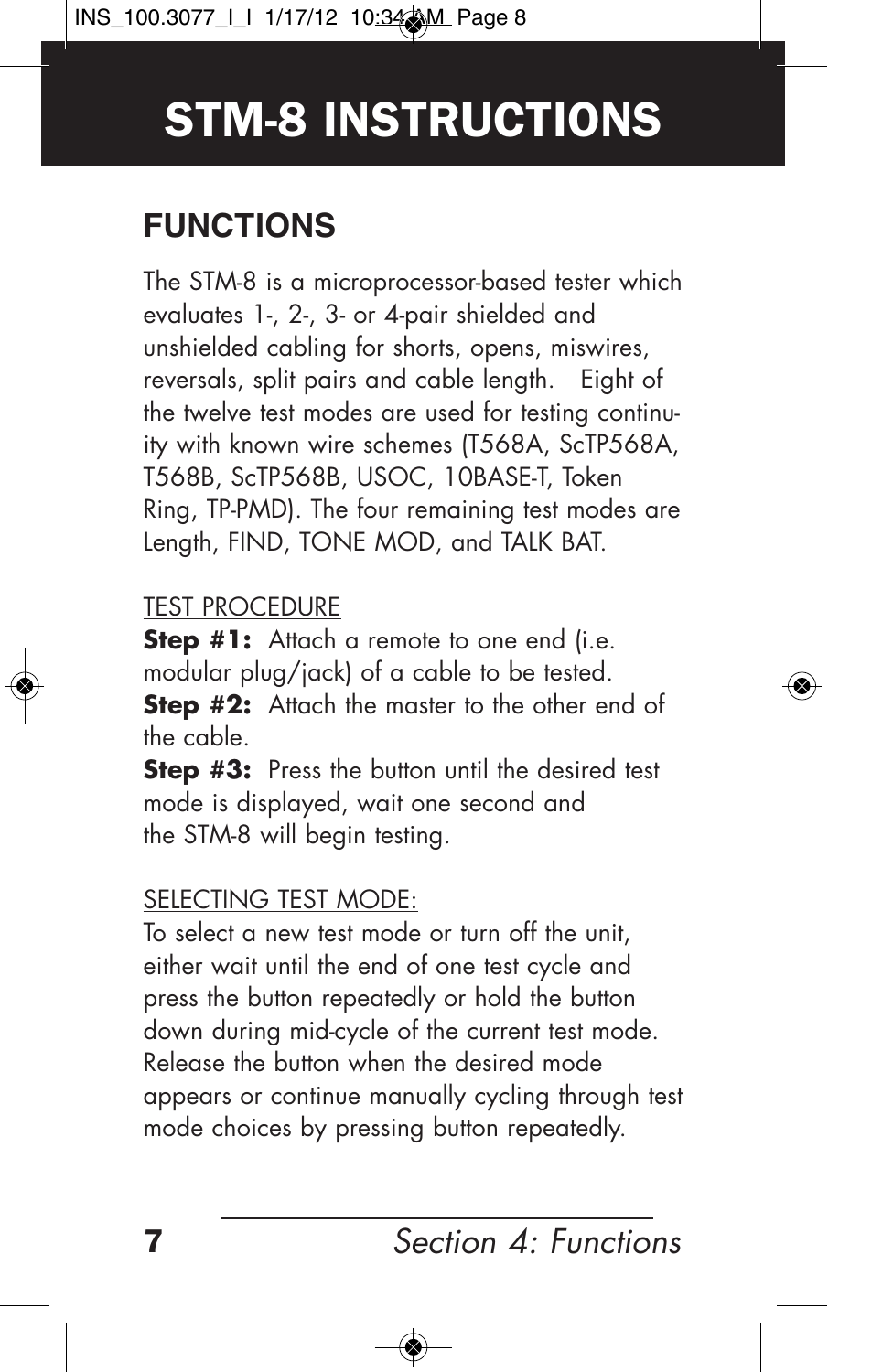#### PAUSE:

Testing can be paused by pressing the button once during a test cycle. The LCD display will flash the information on the pair being tested at the time the test was paused. Pressing the button again resumes the test. A test may be ended at any time by holding the button down for one second. This will bring you back to the start of the test mode selected.

#### AUTOMATIC POWER DOWN:

Power down will result under the following conditions:

- Five minutes of idle operation with fail conditions or suspended operation
- Fifteen minutes of no change in display, connection or settings
- One hour in the TONE and TAIK BAT modes

#### RESUME TESTING:

The master can be reactivated by pressing the button and the STM-8 will resume testing in the last test mode used.

The following flow chart illustrates the display control and test sequence of the STM-8: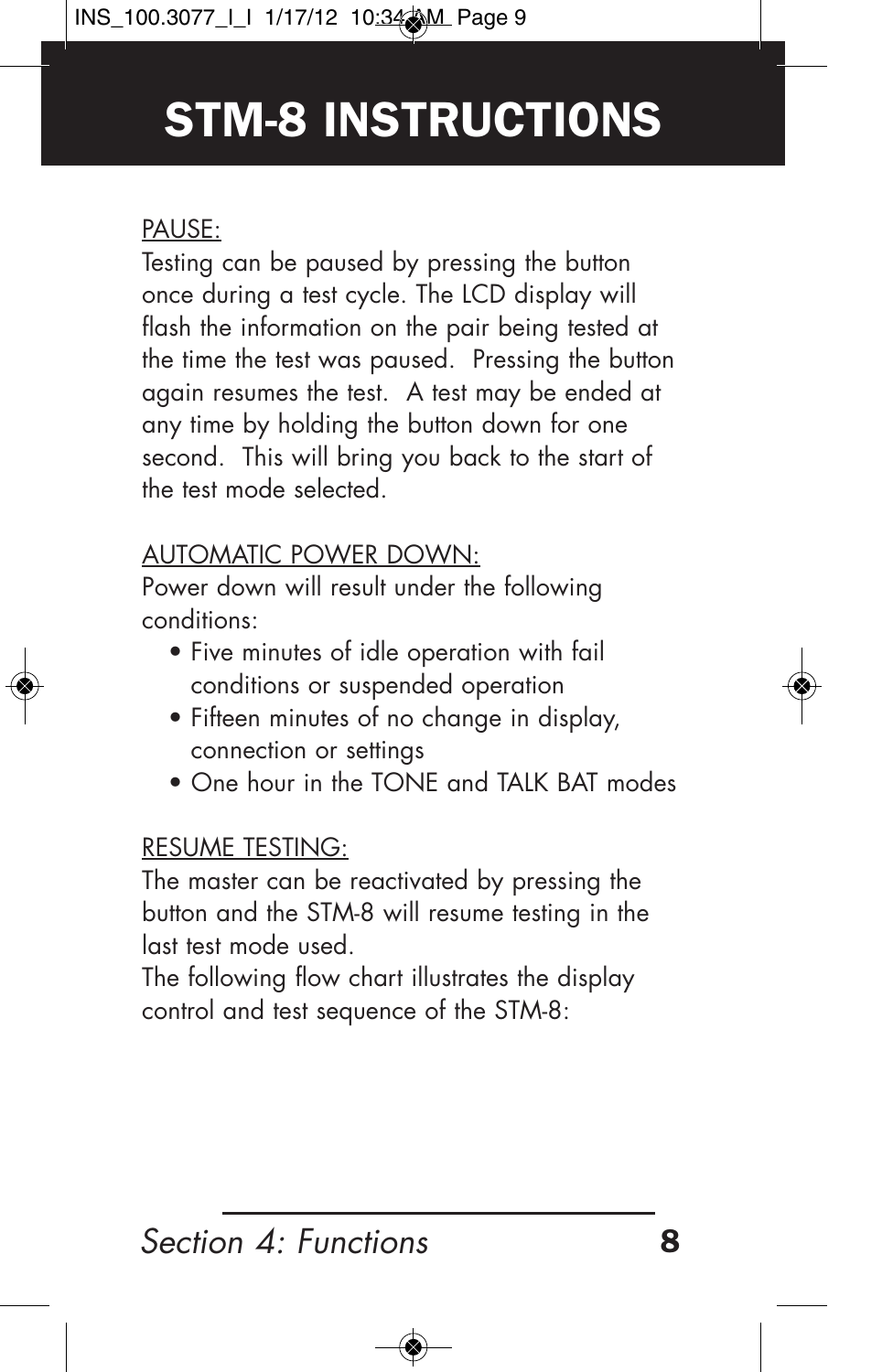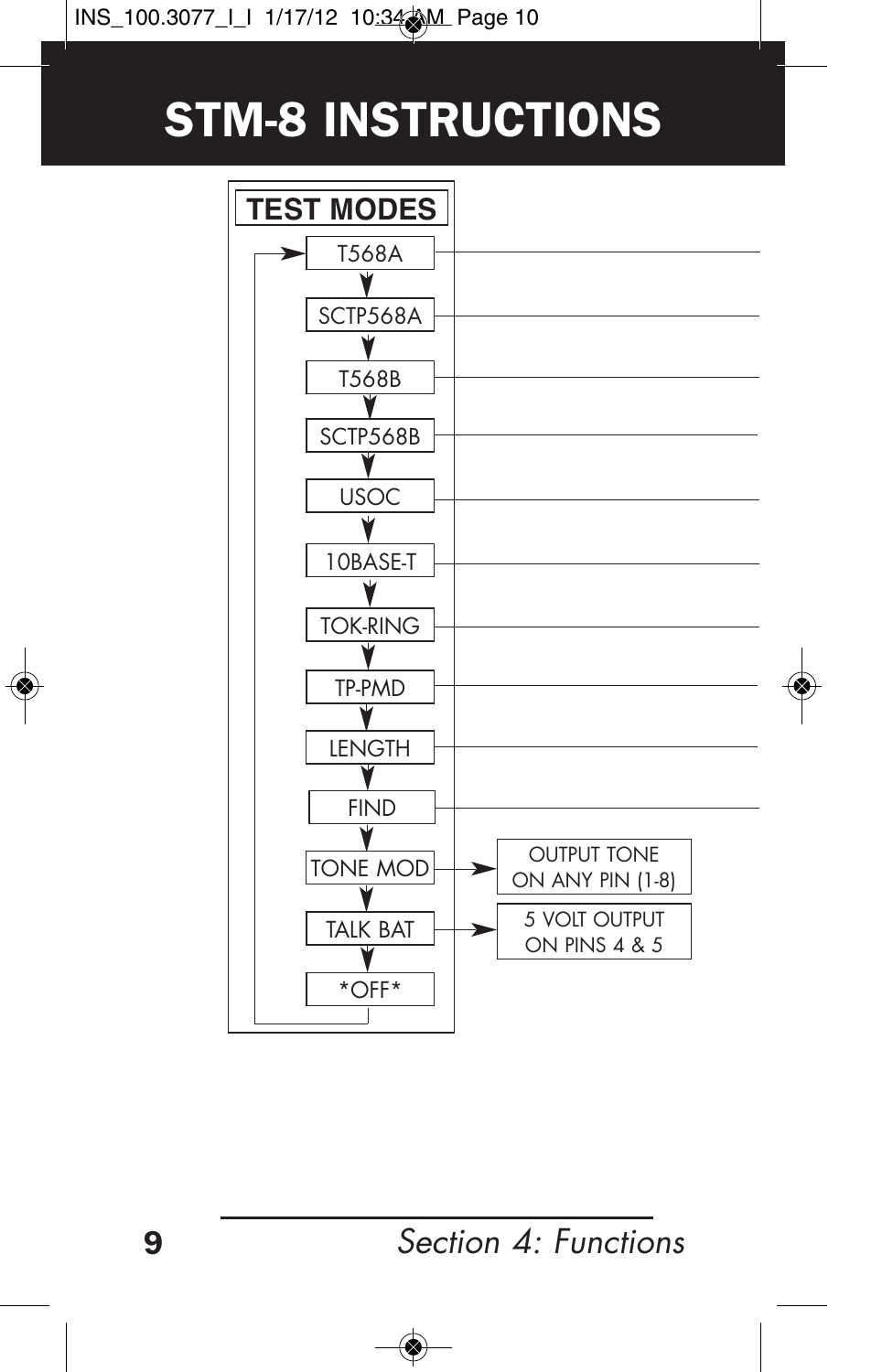

Section  $A<sup>+</sup>$  Functions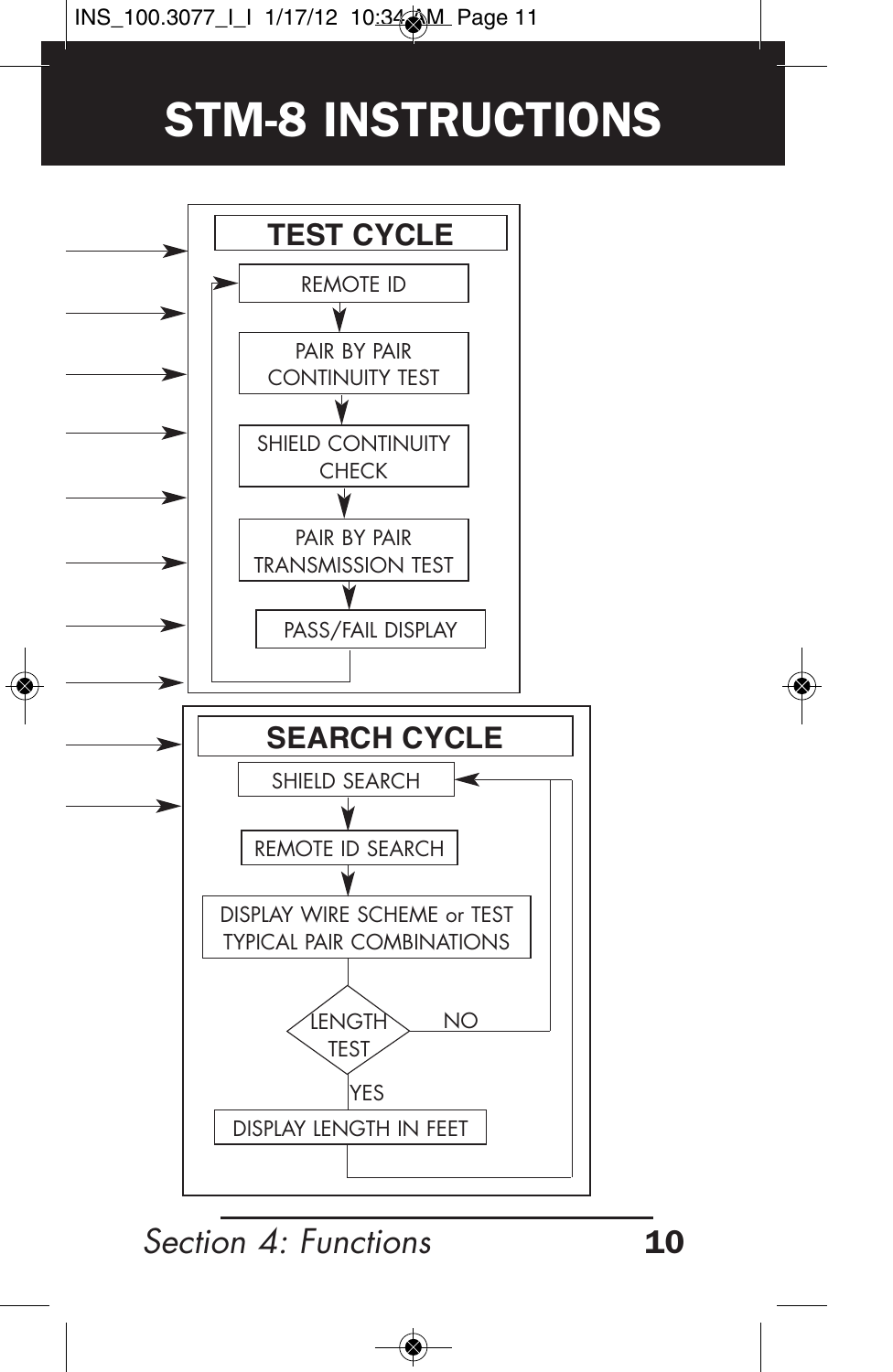### **TESTING CAPABILITIES**

#### CONTINUITY TESTING:

Continuity testing may be performed on any 22 to 26 AWG (0.40mm - 0.63mm) cable under 900 meters (2950 feet) long, with the remote connected at the far end.

#### SPLIT PAIR DETECTION:

Split pairs define cables that have correct continuity but have either untwisted pairs a majority of the length in the jacket, or have identical miswires (see split pair illustration on page 26) on both ends of the link for the pin/pair scheme selected. The STM-8 will use the transmission test to detect faulty pair-to-pin assignments. If the pair-to-pin cabling scheme is correct, the STM-8 will display **T**s in the appropriate positions for each pair of the selected cabling scheme. If the pair-to-pin cabling scheme is not followed, it will result in a display of **X**s for each pair. The transmission test will only be performed if the cable passes the continuity test. If the cable under test is not long enough, the STM-8 will display **X**s in the appropriate positions, and then display: **TOO SHORT**.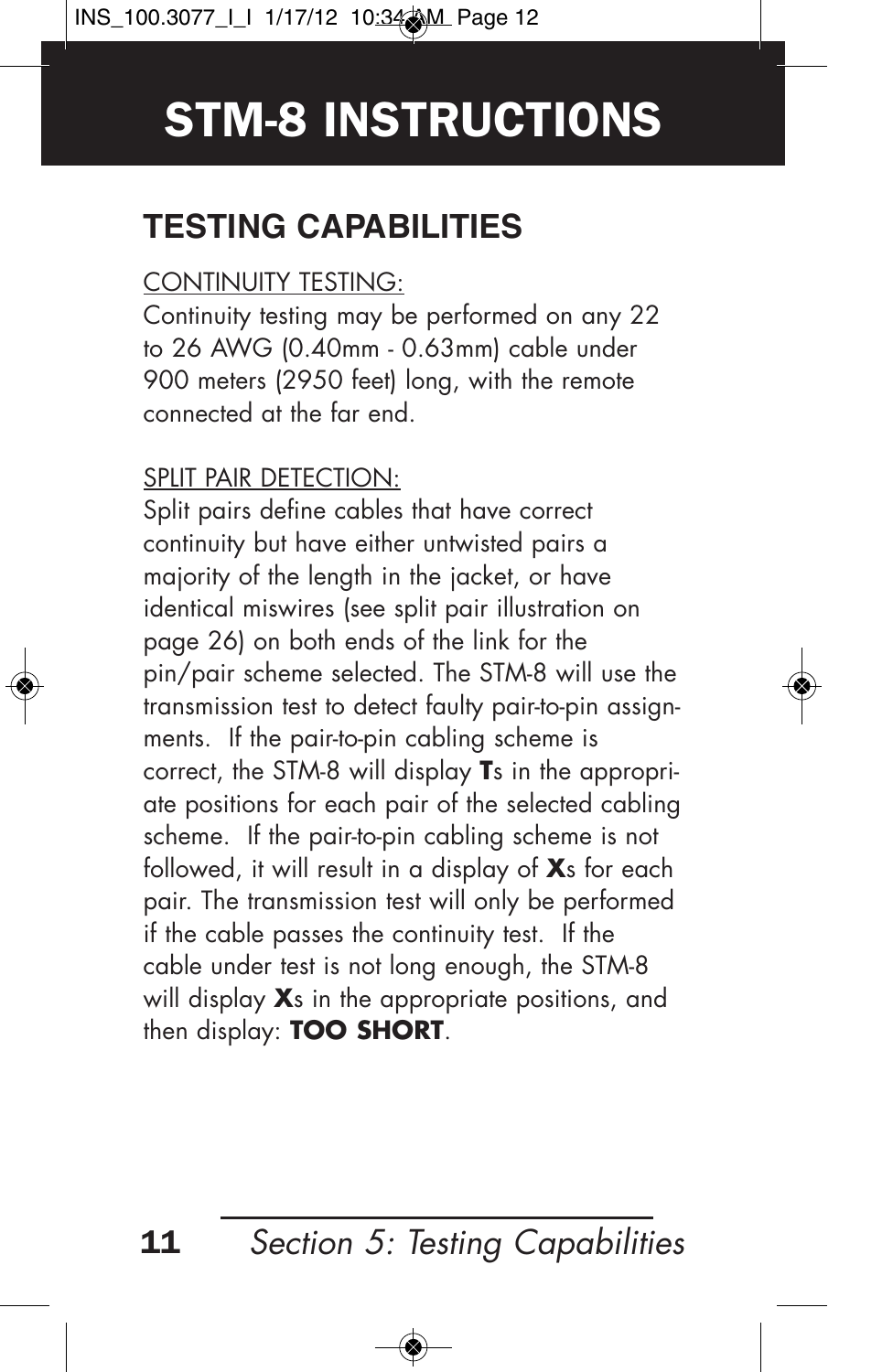#### SHIELD CONTINUITY:

To verify shield continuity in a shielded cable or link, the test must be performed in either the ScTP568A mode or the ScTP568B mode. This test will also require the use of the active remote (STM8-RA-S). In the ScTP mode, the STM-8 will test for shield continuity in addition to the cable continuity test and transmission test. The STM-8 will perform the shield continuity test immediately following the pin to pin continuity test. The active remote will:

- Flash areen during the testing cycle
- Light steady green at end of cycle if all tests have passed.

If any of the tests fail the unit will respond with either a **FAIL CNT, NoShield,** or **FAIL TRN** display. The remote will indicate a failed shield continuity test with a steady red light. Note: The LED displays in the active remote may not operate with some older versions of the STM-8, however the test can still be performed and all other features will function properly.

#### LENGTH:

By selecting **LENGTH**, the unit will search for the appropriate pair/pin configuration and estimate the corresponding length  $\pm 10\%$  ft. A cable under 1 meter (3ft.) may or may not be detected and will respond as not valid.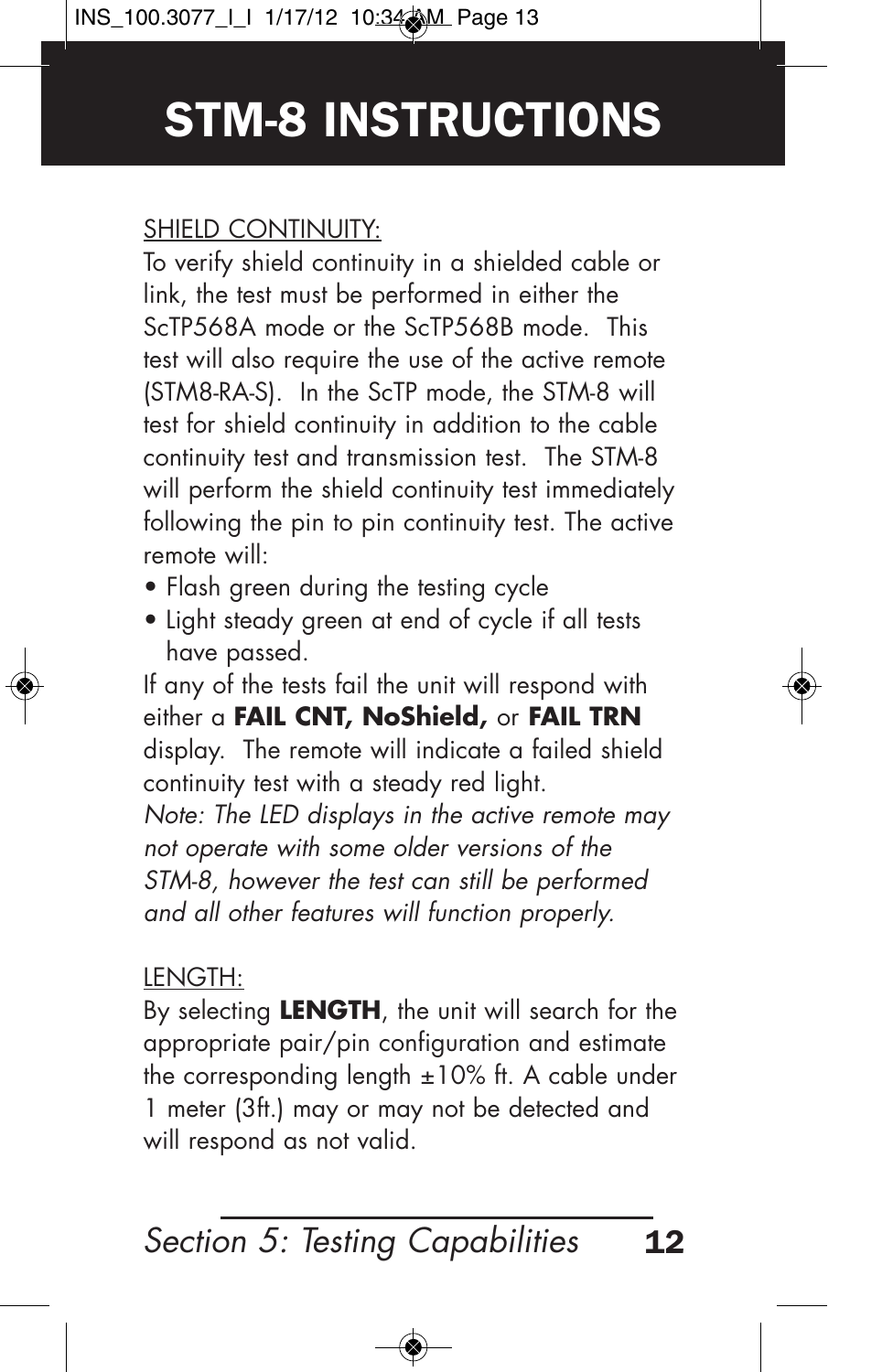#### FIND MODE:

In the **FIND** mode, the STM-8 will detect and identify which cabling scheme is correctly wired in the cable under test, providing the cable under test is at least 1 meter (3 ft.) long and the pair-topin cabling follows one of the stored cabling schemes. It identifies the pair/pin configuration as **T568; 1-, 2-, 3-or 4-pair USOC; 10BASE-T; TOK-RING;** or **TP-PMD**. It also identifies the remote and display's **Shielded** if the link has a continuous shield and the active remote is used. If a typical wiring scheme is not found, the STM-8 will run a test on typical pin combinations (i.e. pins 4 & 5, 3 & 6, 1 & 2, 7 & 8, and then 2 & 7 and 1 & 8 for T568 and USOC wiring schemes).

Note: The STM-8 **FIND** mode is not able to differentiate between the T568A and T568B cabling schemes, since the only difference between the two schemes is the color of the insulation on pairs 2 and 3.

#### TONE MODE:

In **TONE MOD**, the STM-8 is capable of generating tone on any pin. This mode applies an alternating tone to ONE pin at a time. Once **TONE MOD** has been displayed for one second, the STM-8 will allow the user to select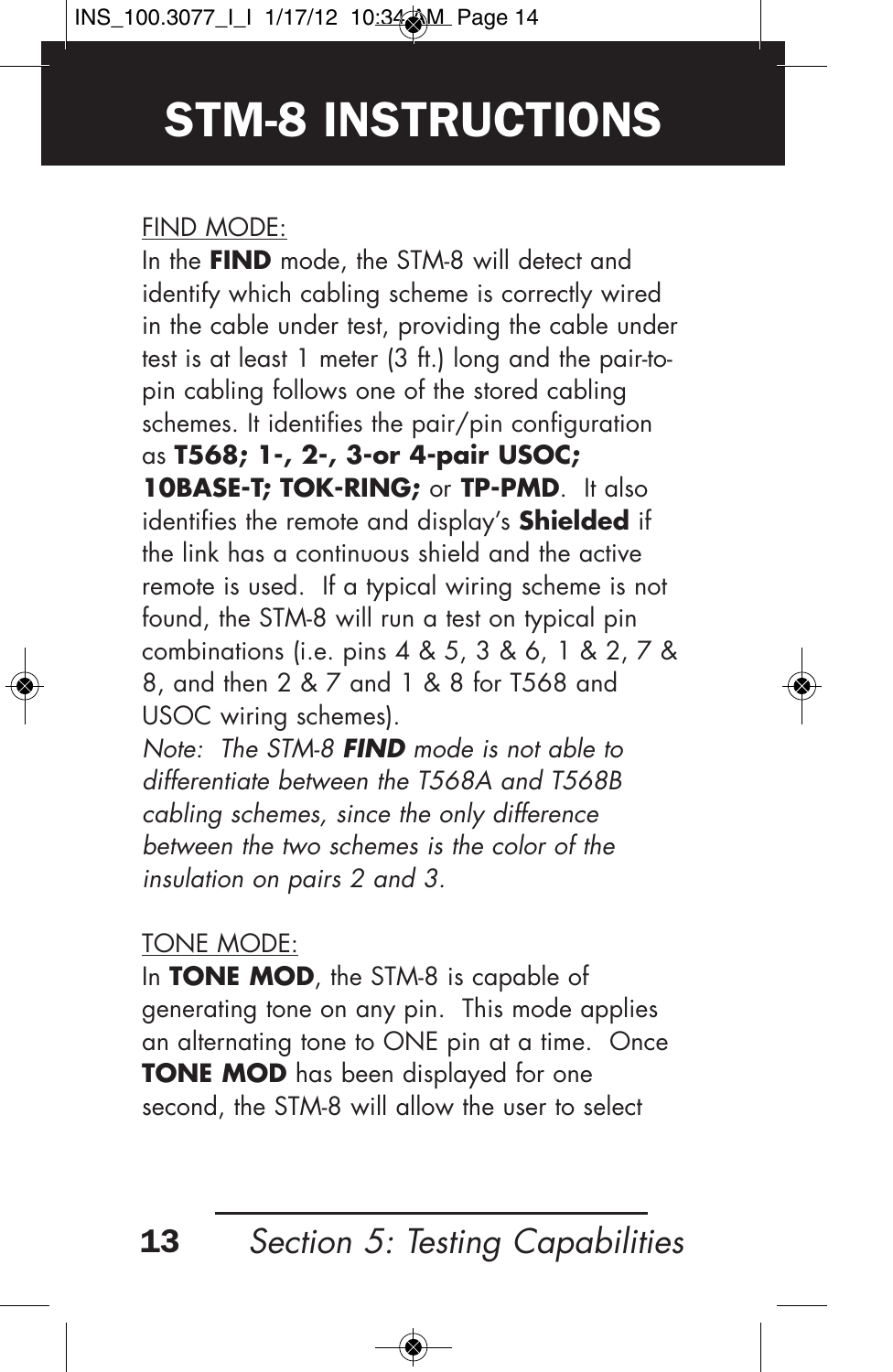from **TONE-1** through **TONE-8**. Once **TONE- (pin #)** has been displayed for one second, the unit will begin applying tone to the specified pin. The use of a tone receiver, such as a tone sniffer or butt set, at the far end will assist in locating the tone from the STM-8 master that is generating the tone.

#### TALK BATTERY:

The **TALK BAT** mode applies Talk Battery voltage (approximately 5V) between the center two pins of a modular connector to allow telephone communications on that pair. This function requires an additional device, such as a telephone or butt set.

#### REMOTE (A, B, C & D) IDENTIFICATION:

During the test cycle, the STM-8 will identify the remote. The standard package includes a passive remote labeled A. Three additional remotes (B, C & D) are available for multiple port identification. The user can then test from one area and identify each location being tested as either remote A, B, C, or D. The three additional remotes are currently only available in the passive style.

Note: The 10BASE-T and TP-PMD modes will not identify the remote.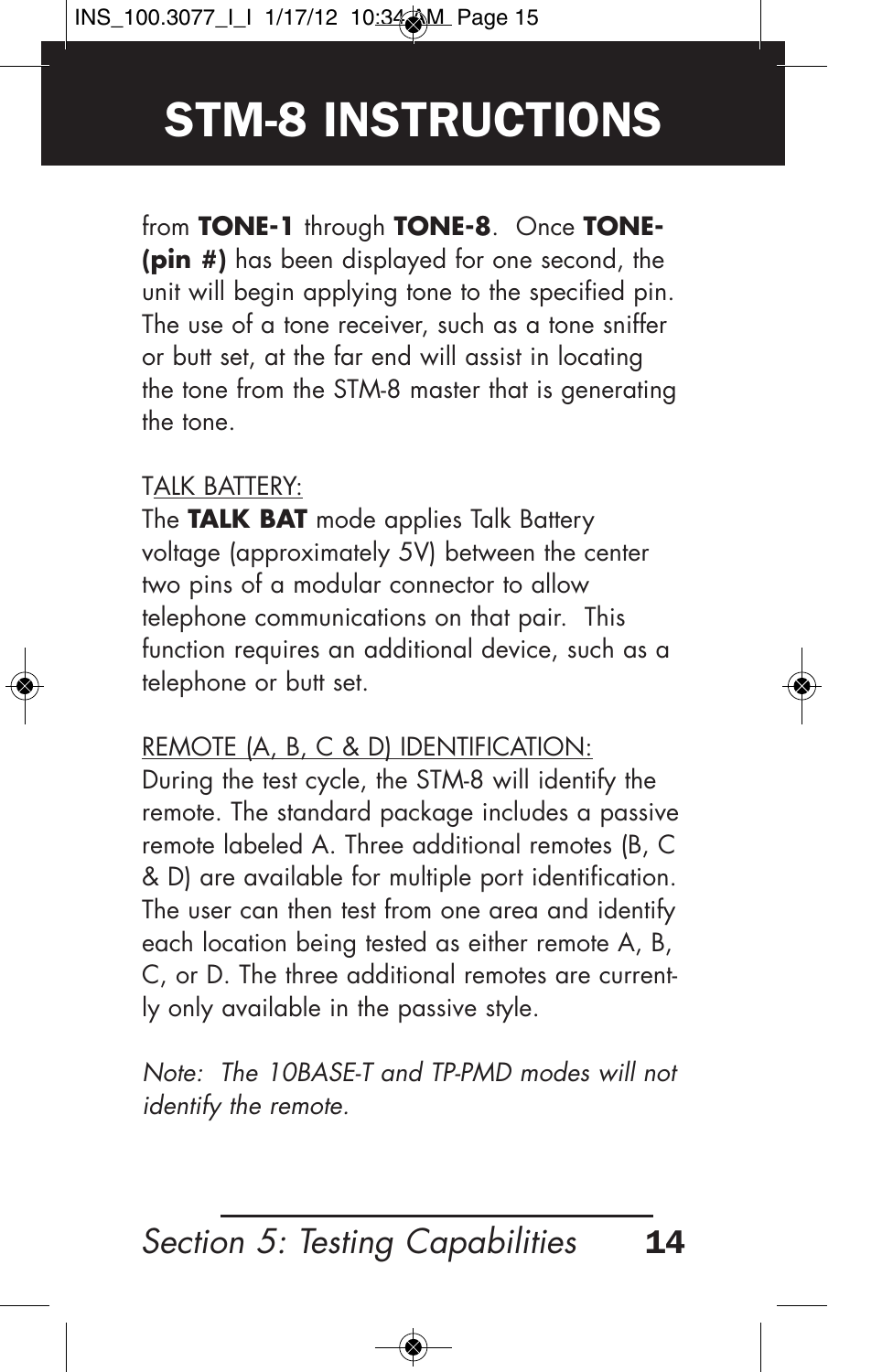### **INDICATIONS**

The STM-8 tests by pairs and the LCD screen will display readings in groups of two. See the following table for indications. Indications are displayed in the LCD pin location that corresponds to the pair/pin under test. Numbers 1 through 8 on the front of the master unit represent pin locations for an eight position jack, while numbers 1 through 6 represent pin locations for a six position jack.

| u.vu                                                                  | modining of manuation                                            |
|-----------------------------------------------------------------------|------------------------------------------------------------------|
|                                                                       | Pair Continuity pass                                             |
| $\frac{C}{T}$ $\frac{C}{C}$ $\frac{C}{R}$ $\frac{C}{S}$ $\frac{C}{C}$ | Transmission pass (proper pin-to-pair assignment)                |
|                                                                       | Open                                                             |
|                                                                       | Reverse polarity                                                 |
|                                                                       | Short                                                            |
|                                                                       | Unknown miswire (multiple errors) or open on one<br>side of pair |
| X                                                                     |                                                                  |
|                                                                       | Indicated split pairs                                            |
| LINE VOLTAGE                                                          | Plugged into a live line. Disconnect the tester                  |
|                                                                       | immediately                                                      |
| <b>FAIL CNT</b>                                                       | <b>Failed Continuity</b>                                         |
| <b>PASS</b>                                                           | Pass Continuity & Transmission test                              |
| PASS CNT                                                              | Pass Continuity only (cable too short for                        |
|                                                                       | transmission test)                                               |
| TOO SHRT or                                                           | Cable length is less than 1 meter                                |
| <b>NOT VALID</b>                                                      |                                                                  |
| <b>FAIL TRN</b>                                                       | Transmission test fail (Split pairs found)                       |
| <b>LOW BATT</b>                                                       | If no shorts are indicated, replace 9 volt battery.              |
| Shielded                                                              | End to end shield continuity                                     |
| NoShield                                                              | Open in shield (ScTP568A & ScTP568B modes                        |
|                                                                       | only)                                                            |
|                                                                       | See troubleshooting (section 8) for additional descriptions.     |

**Indications Meaning of Indication**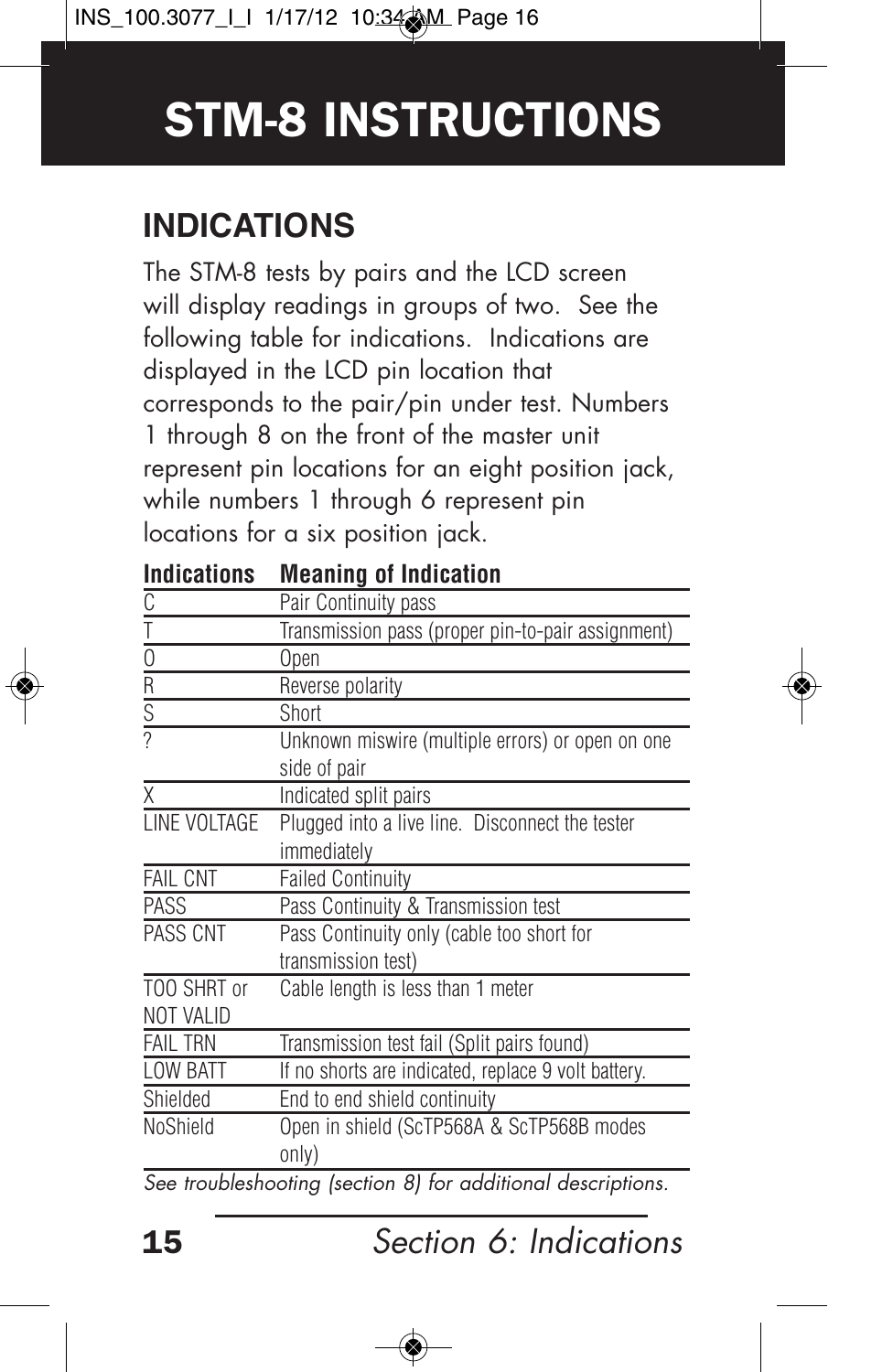#### PASS INDICATIONS:

The green LED located above the LCD screen flashes during testing for each screen cycle. When **PASS** is displayed, the LED remains lit for additional visual indication. When the continuity tests and transmission test are passed for a cable wired other than USOC, **PASS** will be displayed. When a USOC cable is tested, an indication of **USOC, 1-, 2-, 3-,** or **4-Pair** will be displayed. If using the active remote the green LED on the active remote will also flash during testing but will only remain steady green for one second if a **PASS** indication is displayed.

#### FAIL INDICATIONS:

When a **PASS** indication is not encountered, the LED on the master unit flashes rapidly for approximately one second. The STM-8 will not proceed to the shield or transmission test if a cable fails continuity.

If using the active remote the red LED on the active remote will illuminate for one second.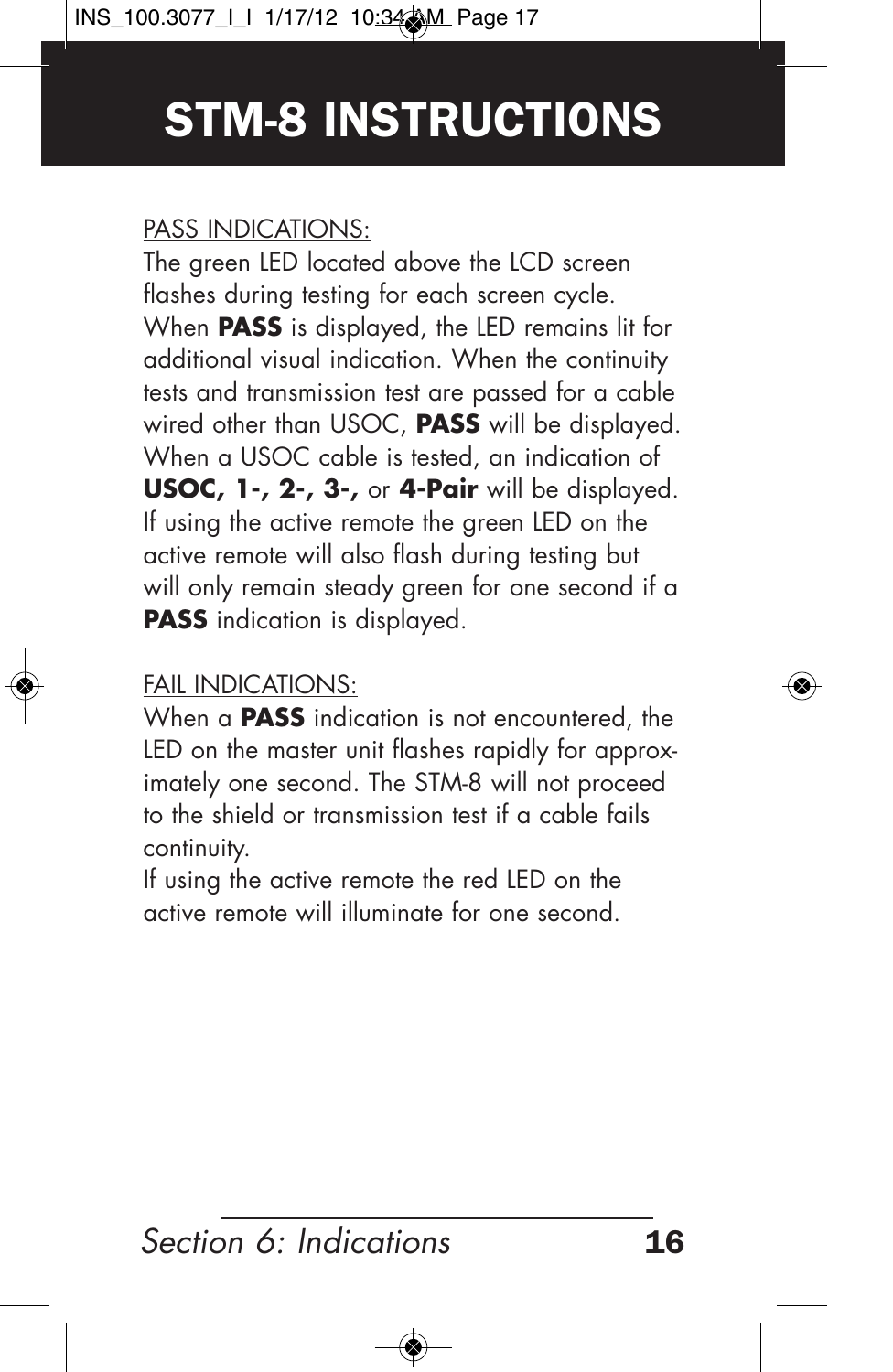### **REPAIRING FAULTS**

Multiple errors may require several tests to repair all faults. Reported problems should be repaired in the following order: [1] **S** (short), [2] **O** (open), [3] **R** (reversal), [4] **?** (miswire), [5] **X** (split pairs).

Note: If testing a cable under 1 meter (3 ft.) and it passes continuity, the STM-8 will display **<sup>X</sup>**s in the appropriate locations on the LCD screen for the transmission test and display **TOO SHRT**. This will be followed by **PASS CNT**.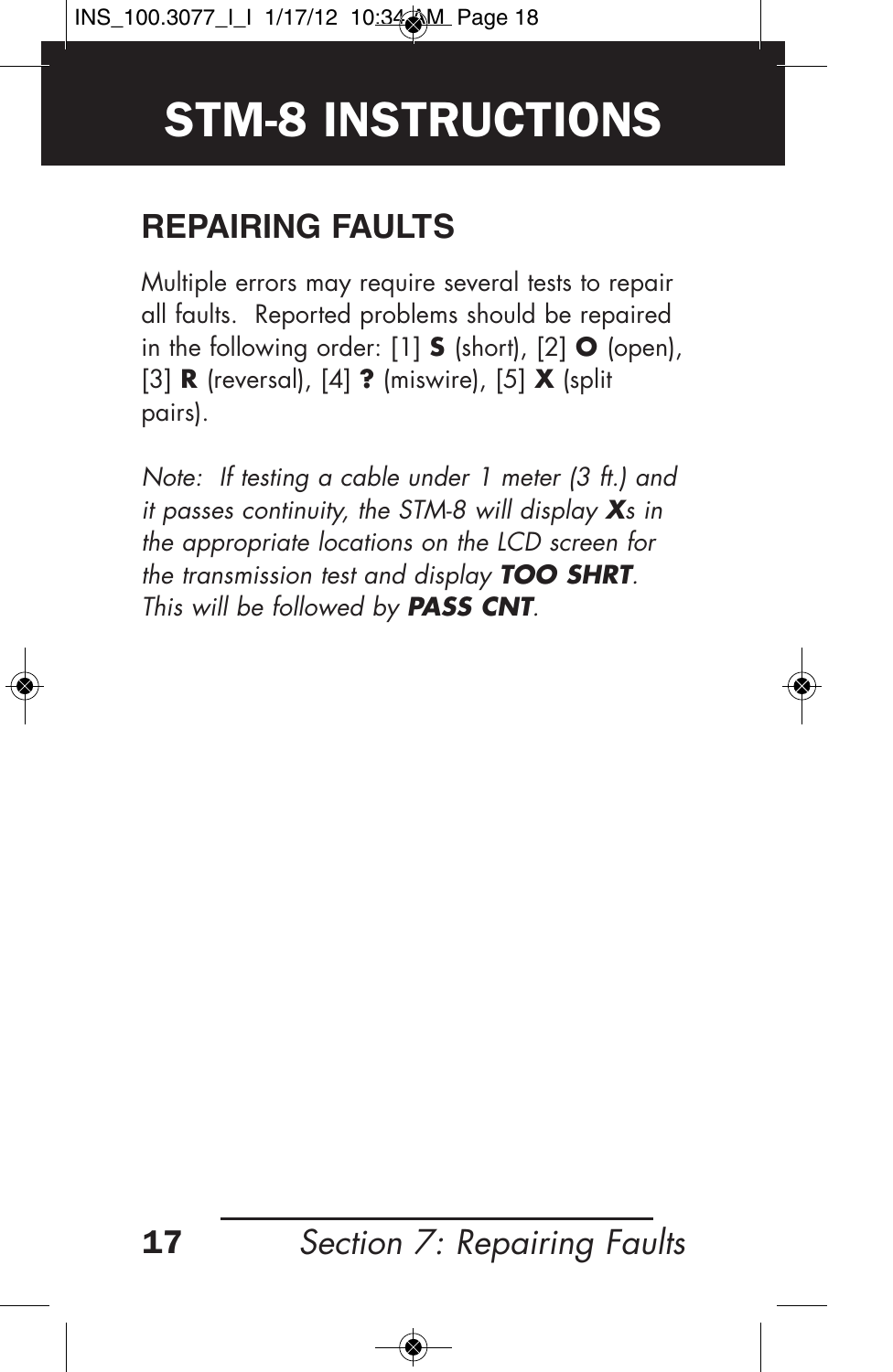#### EXAMPLES OF STM-8 DISPLAYS TEST MODE: T568A REMOTE IDENTIFIER: A CABLE LENGTH: OVER 1 METER (3 FT.)

| Indications        |   |   |   |   |   | <b>Master LCD Segments</b> |   |   |
|--------------------|---|---|---|---|---|----------------------------|---|---|
| <b>LCD Segment</b> | 1 | 2 | 3 | 4 | 5 | 6                          | 7 | 8 |
| Screen 1           |   | 5 | 6 | 8 | A |                            |   |   |
| Screen 2           | R | Е | M | 0 |   | Е                          |   | A |
| Screen 3           |   |   |   | C | C |                            |   |   |
| Screen 4           |   |   | C |   |   | C                          |   |   |
| Screen 5           | C | C |   |   |   |                            |   |   |
| Screen 6           |   |   |   |   |   |                            | C |   |
| Screen 7           |   |   |   | Τ |   |                            |   |   |
| Screen 8           |   |   | T |   |   |                            |   |   |
| Screen 9           | Τ |   |   |   |   |                            |   |   |
| Screen 10          |   |   |   |   |   |                            | T |   |
| Screen 11          | Р | A | S | S |   |                            |   |   |

#### **T568A**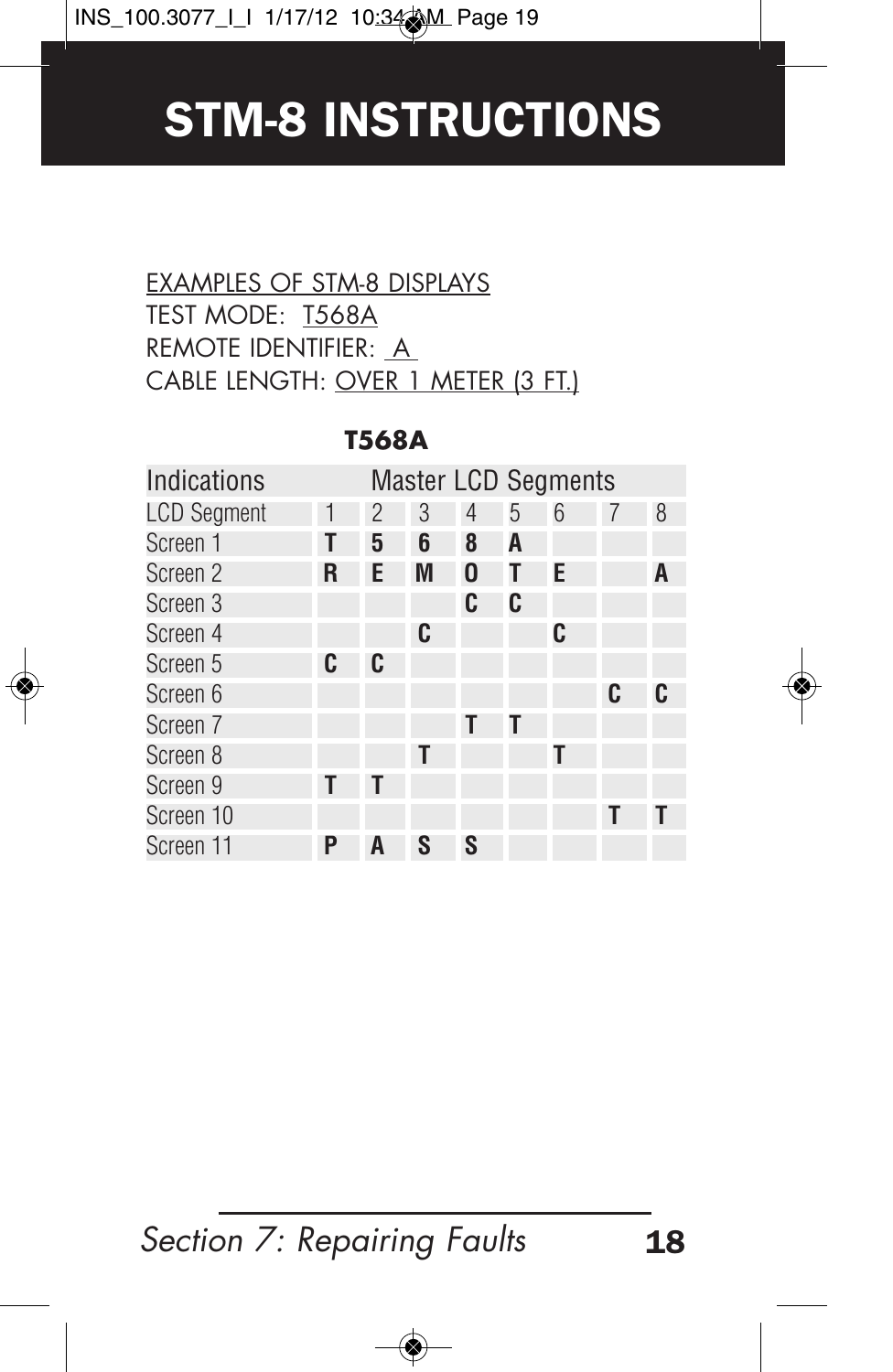#### TEST MODE: T568A REMOTE IDENTIFIER: A CABLE LENGTH: SHORTER THAN 1 M (3 FT.)

| Indications        |   |   | <b>Master LCD Segments</b> |   |                  |   |   |                  |
|--------------------|---|---|----------------------------|---|------------------|---|---|------------------|
| <b>LCD Segment</b> | 1 | 2 | 3                          | 4 | 5                | 6 |   | 8                |
| Screen 1           | Τ | 5 | 6                          | 8 | A                |   |   |                  |
| Screen 2           | R | Ε | M                          | 0 | T                | Е |   | A                |
| Screen 3           |   |   |                            | C | C                |   |   |                  |
| Screen 4           |   |   | C                          |   |                  | C |   |                  |
| Screen 5           | C | C |                            |   |                  |   |   |                  |
| Screen 6           |   |   |                            |   |                  |   | C | C                |
| Screen 7           |   |   |                            | X | $\boldsymbol{X}$ |   |   |                  |
| Screen 8           |   |   | X                          |   |                  | X |   |                  |
| Screen 9           | X | X |                            |   |                  |   |   |                  |
| Screen 10          |   |   |                            |   |                  |   | X | $\boldsymbol{X}$ |
| Screen 11          |   | 0 | 0                          |   | S                | Н | R |                  |
| Screen 12          | р | A | S                          | S |                  | C | N |                  |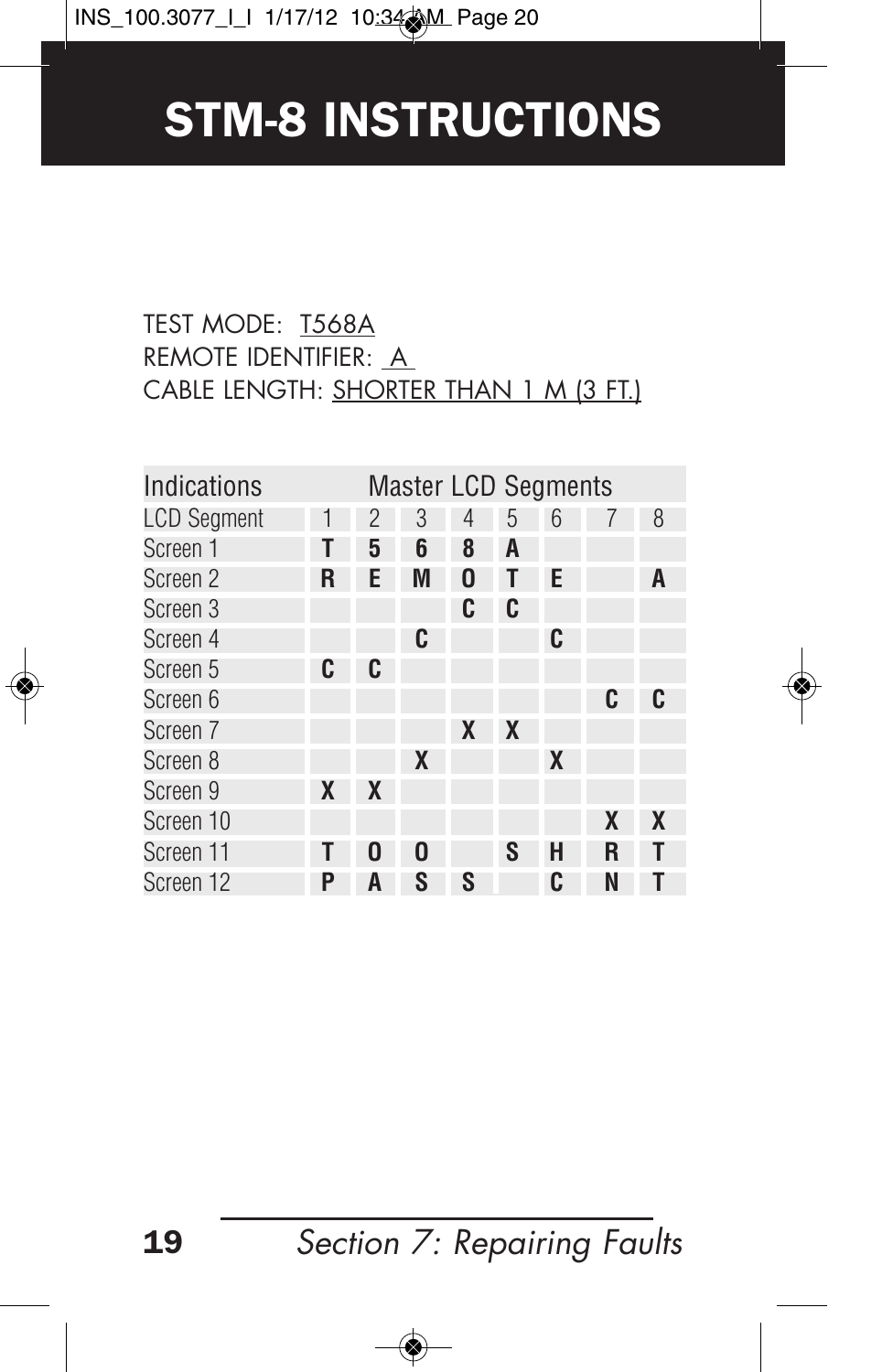#### TEST MODE: ScTP568A REMOTE IDENTIFIER: A CABLE LENGTH: OVER 1 M (3 FT.)

| Indications        |   |   |   |   |   | <b>Master LCD Segments</b> |   |   |
|--------------------|---|---|---|---|---|----------------------------|---|---|
| <b>LCD Segment</b> | 1 | 2 | 3 | 4 | 5 | ჩ                          |   | 8 |
| Screen 1           | S | C |   | Ρ | 5 | 6                          | 8 | A |
| Screen 2           | R | Ε | M | 0 |   | Е                          |   | A |
| Screen 3           |   |   |   | C | C |                            |   |   |
| Screen 4           |   |   | C |   |   | C                          |   |   |
| Screen 5           | C | C |   |   |   |                            |   |   |
| Screen 6           |   |   |   |   |   |                            | C | C |
| Screen 7           | S | Н |   | F |   | D                          | F |   |
| Screen 8           |   |   |   |   |   |                            |   |   |
| Screen 9           |   |   | Τ |   |   | Т                          |   |   |
| Screen 10          | Τ |   |   |   |   |                            |   |   |
| Screen 11          |   |   |   |   |   |                            |   |   |
| Screen 12          | P | A | S | S |   |                            |   |   |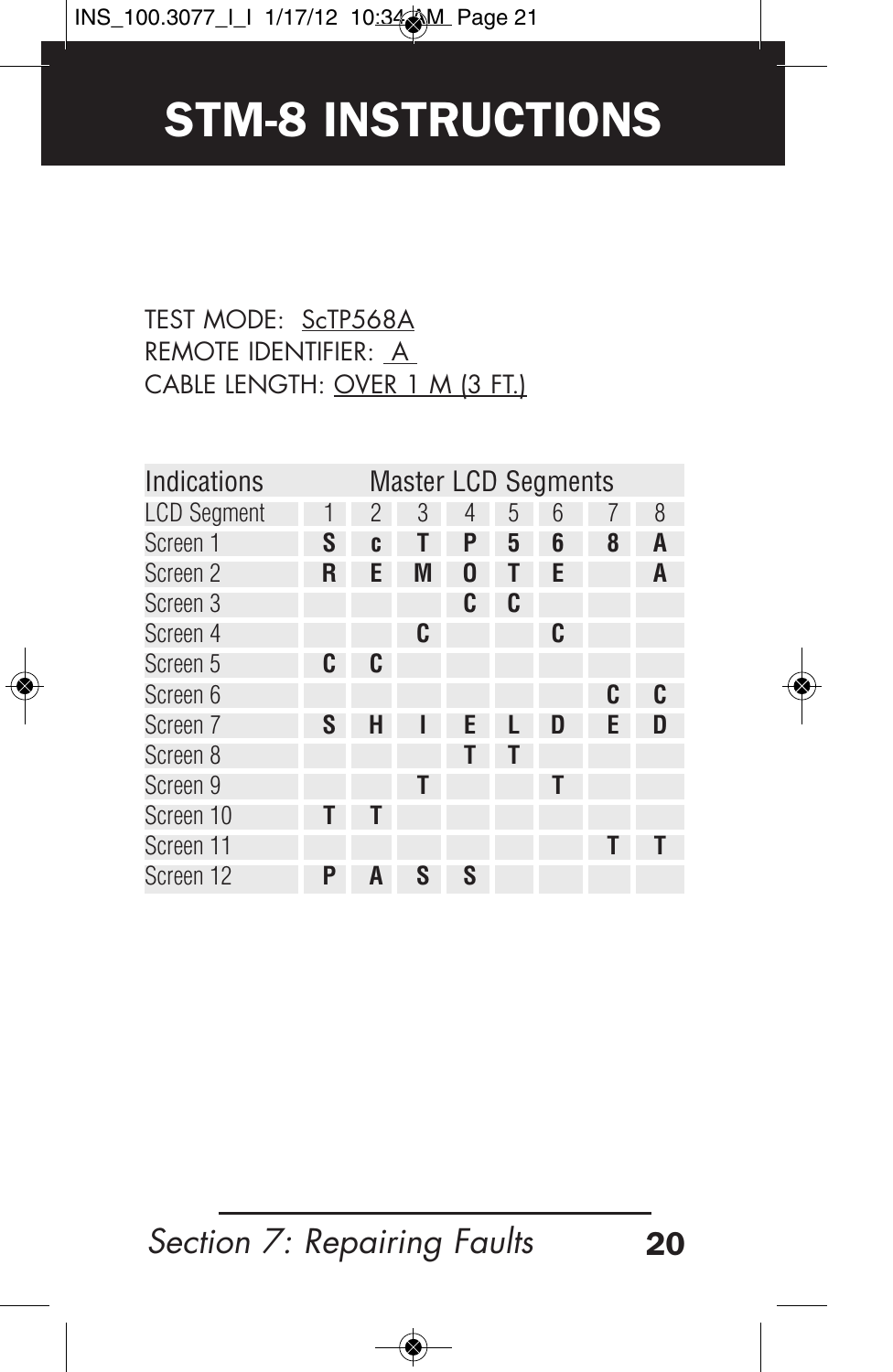### **TROUBLESHOOTING**

| CONDITION                                                                                   | POSSIBLE CAUSE                                                                                                                           |
|---------------------------------------------------------------------------------------------|------------------------------------------------------------------------------------------------------------------------------------------|
| FIND mode indicates TOO<br>SHRT for correctly wired cable.                                  | Cable under test is too short.<br>Make sure cable is at least<br>1m (3 feet) in length to<br>function in this mode                       |
| The remotes are not identified.                                                             | The center pins are not<br>connected, typically found in<br>10BASE-T or TP-PMD test<br>modes                                             |
| The master unit does not iden-<br>tify remote and displays <b>O</b> in<br>all positions.    | Make sure the remote is<br>plugged in at the other end<br>of the cable.                                                                  |
| The master unit is displaying<br>? on the LCD display.                                      | There are unknown miswires<br>which need to be corrected<br>or an open on the tip or ring<br>side of the displayed pair.                 |
| The master unit is displaying<br><b>X</b> on the LCD when running<br>the transmission test. | The cable being tested is not<br>twisted pair or there are split<br>pairs found in the cabling.                                          |
| The master unit is displaying<br><b>R</b> on the LCD display.                               | There are pairs wired in<br>reverse or cable may be a<br>reversed configuration.<br>(typically found in some<br>telephone applications). |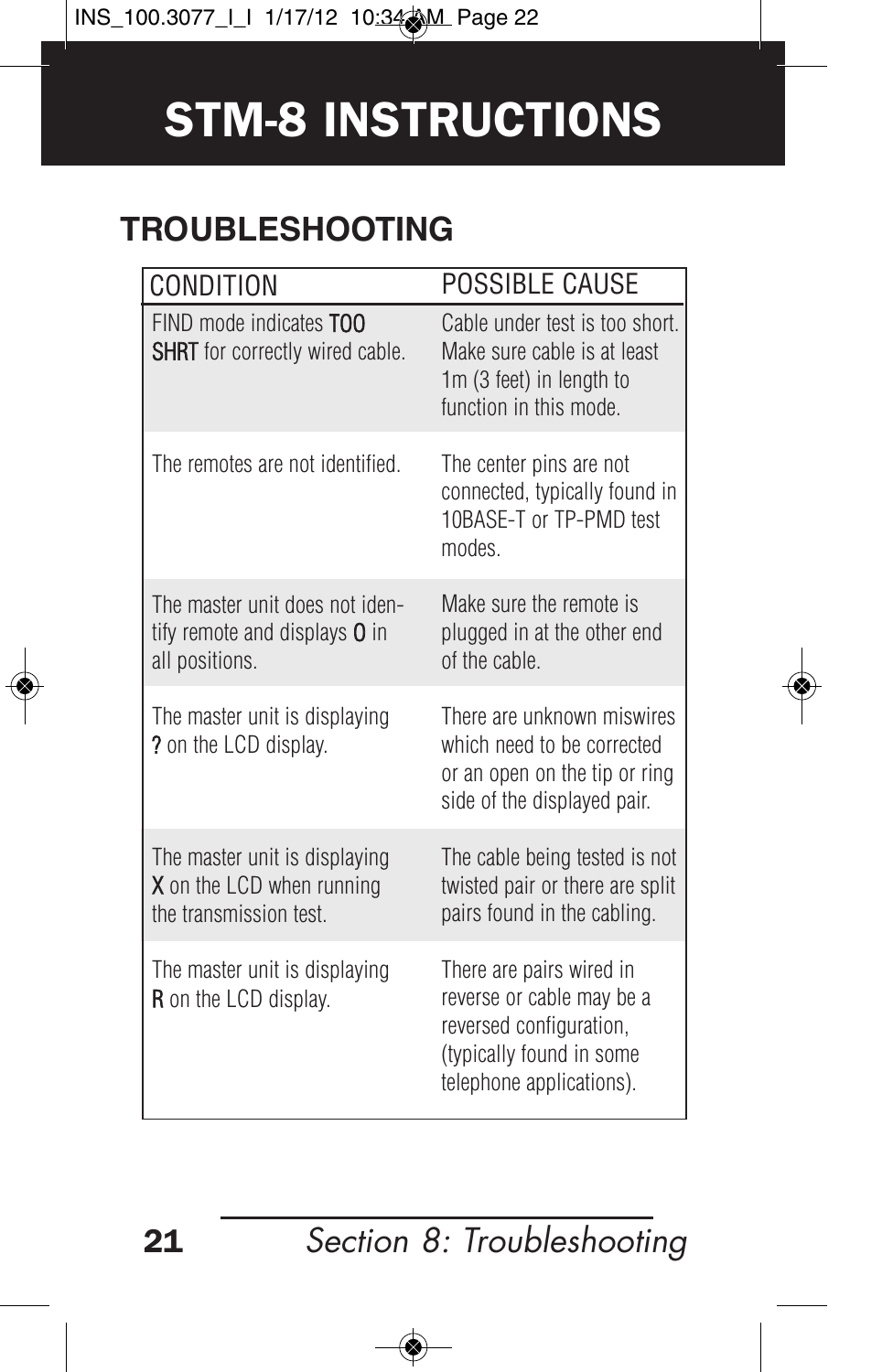| CONDITION                                                                     | POSSIBLE CAUSE                                                                                                                                                                                                                               |
|-------------------------------------------------------------------------------|----------------------------------------------------------------------------------------------------------------------------------------------------------------------------------------------------------------------------------------------|
| The master unit is displaying<br>the wrong remote name on<br>the LCD display. | May have a short between<br>middle two conductors<br>(pins 4 and 5 of a 4-pair<br>cable).                                                                                                                                                    |
| The I FDs on the active<br>remote unit do not light<br>when performing test.  | If lithium battery in the<br>remote is good, you may be<br>using an older version of<br>the STM-8 master unit<br>which will not operate the<br>LEDs. The test can still be<br>performed and all other<br>features will function<br>properly. |
| The master unit is displaying<br><b>NoShield</b> with a shielded<br>cable.    | Be sure you are using the<br>active (shielded) remote<br>and not the passive remote.<br>Also verify entire link being<br>tested is shielded, not just<br>the cable.                                                                          |
| The master unit is displaying<br>NOT VALID.                                   | The cable is under 1 meter<br>(3ft.) or the cable is<br>incorrectly wired.                                                                                                                                                                   |
| The master unit is displaying<br>FAIL TRN with a known good<br>cable.         | May be an indication that<br>the cable is at a border line<br>length (i.e. some pairs pass<br>and some do not).                                                                                                                              |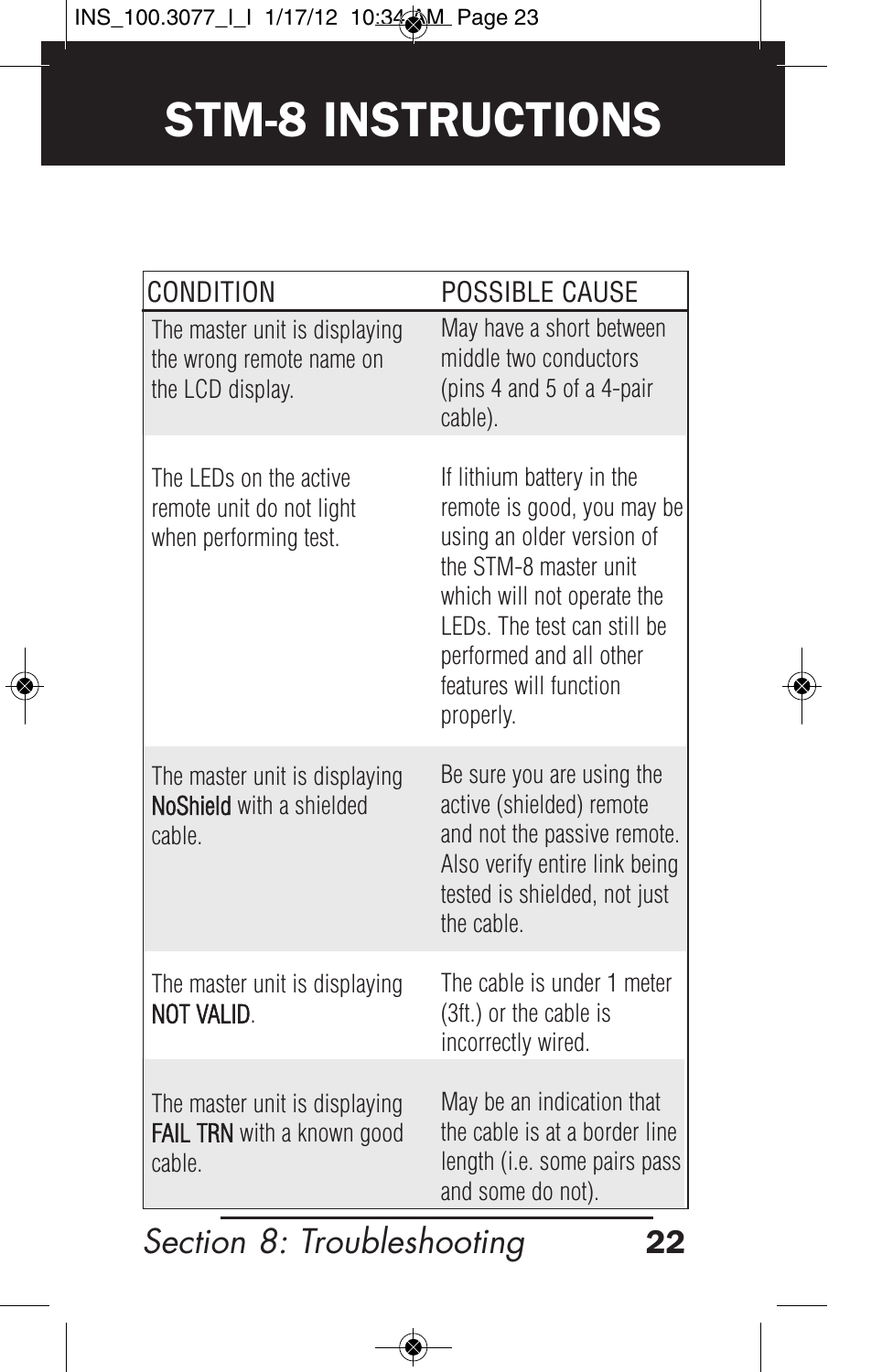#### Correct Pairing



Correct connectivity of telecommunications outlet/connectors is defined in TIA-568-A section 10.45 and is illustrated as shown.

#### Crossed Pairs



A crossed pair occurs when the two conductors in a wire pair are connnected to the position for a different pair at the remote connector.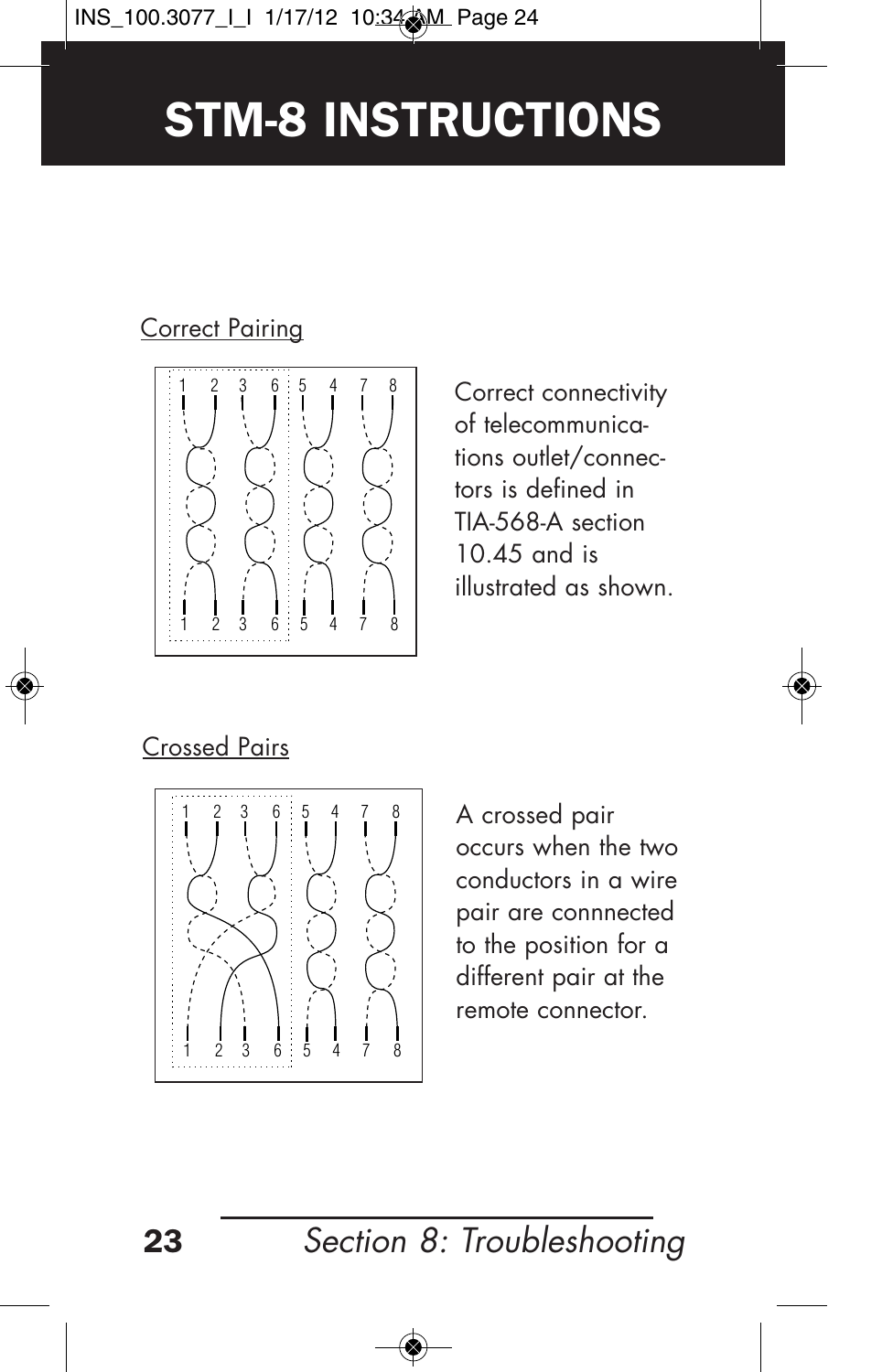#### Reversed Pairs



A reversed pair occures when the polarity of one wire pair is reversed at one end of the link (also called tip/ring reversal).

#### Split Pairs



Split pairs occur when pin-to-pin continuity is maintained, but physical pairs are separated.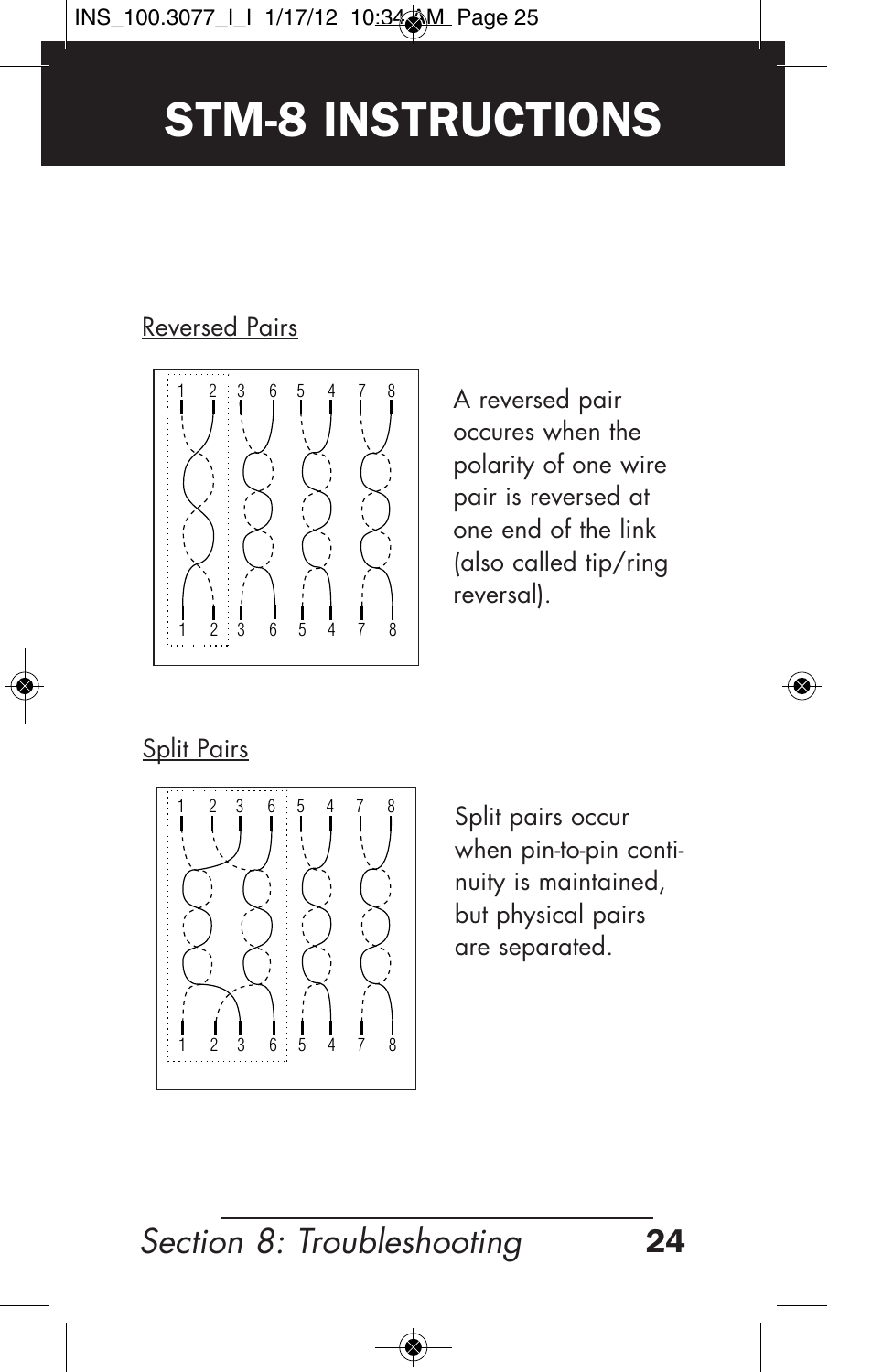### **JACK CONFIGURATIONS**



- Denotes Ring

\*The pin-to-pair charts for 2-pair LAN applications shown above depict active pairs only. Termination requirements for unused pairs are specified by the equipment manufacturer.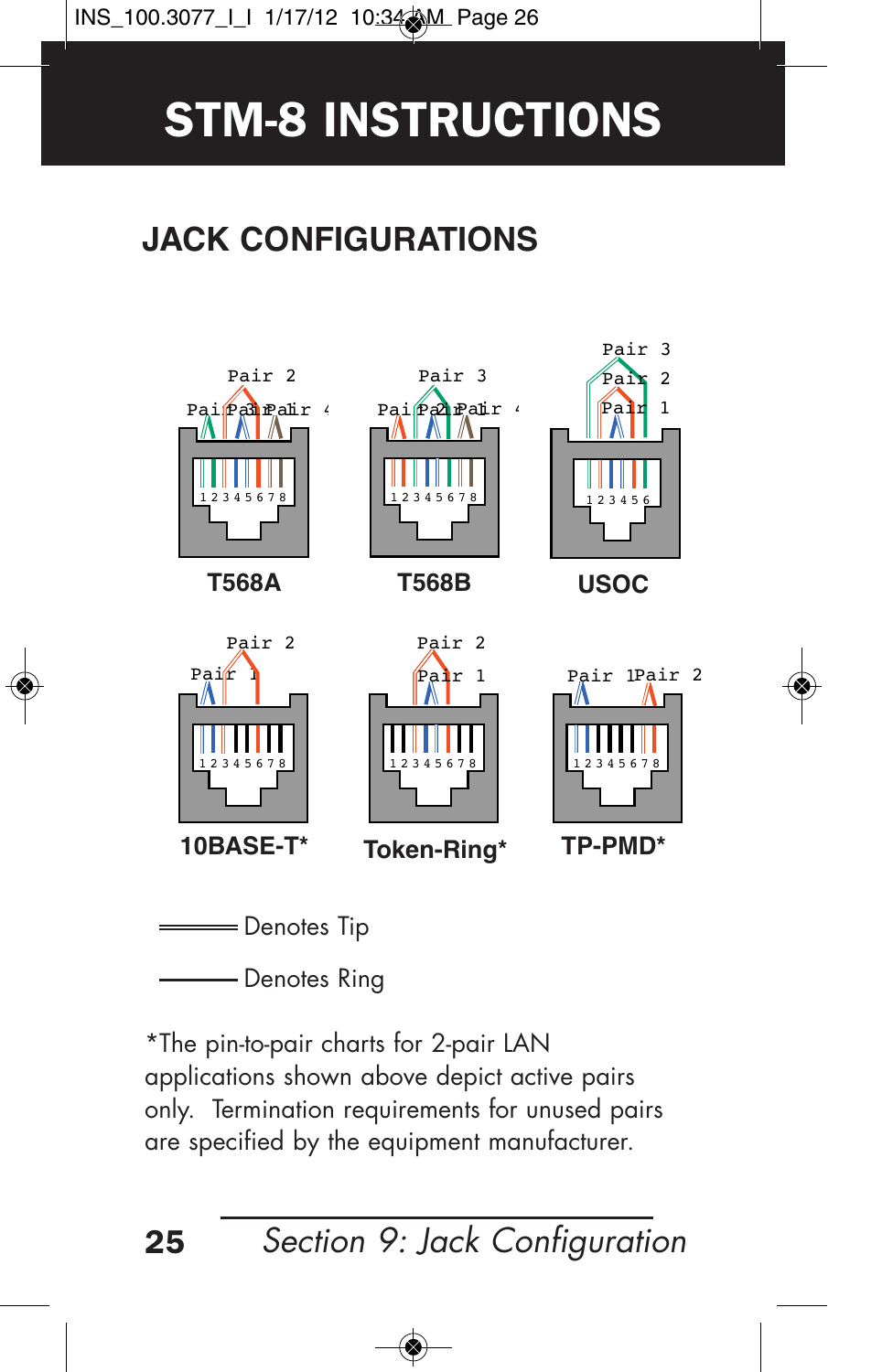### **BATTERY INSTALLATION**

### **Master Unit**





Rotate the bottom of the battery door away from the tester housing.

Remove door from tester housing by unsnapping from pivot point and pull the 9V connector out of the battery compartment.

Note: Replace the battery when **LOW BATT** is displayed. One alkaline battery will operate the unit for approximately 25 hours continuously in any mode other than **TALK BAT**, which will operate for approximately 10 hours continuously.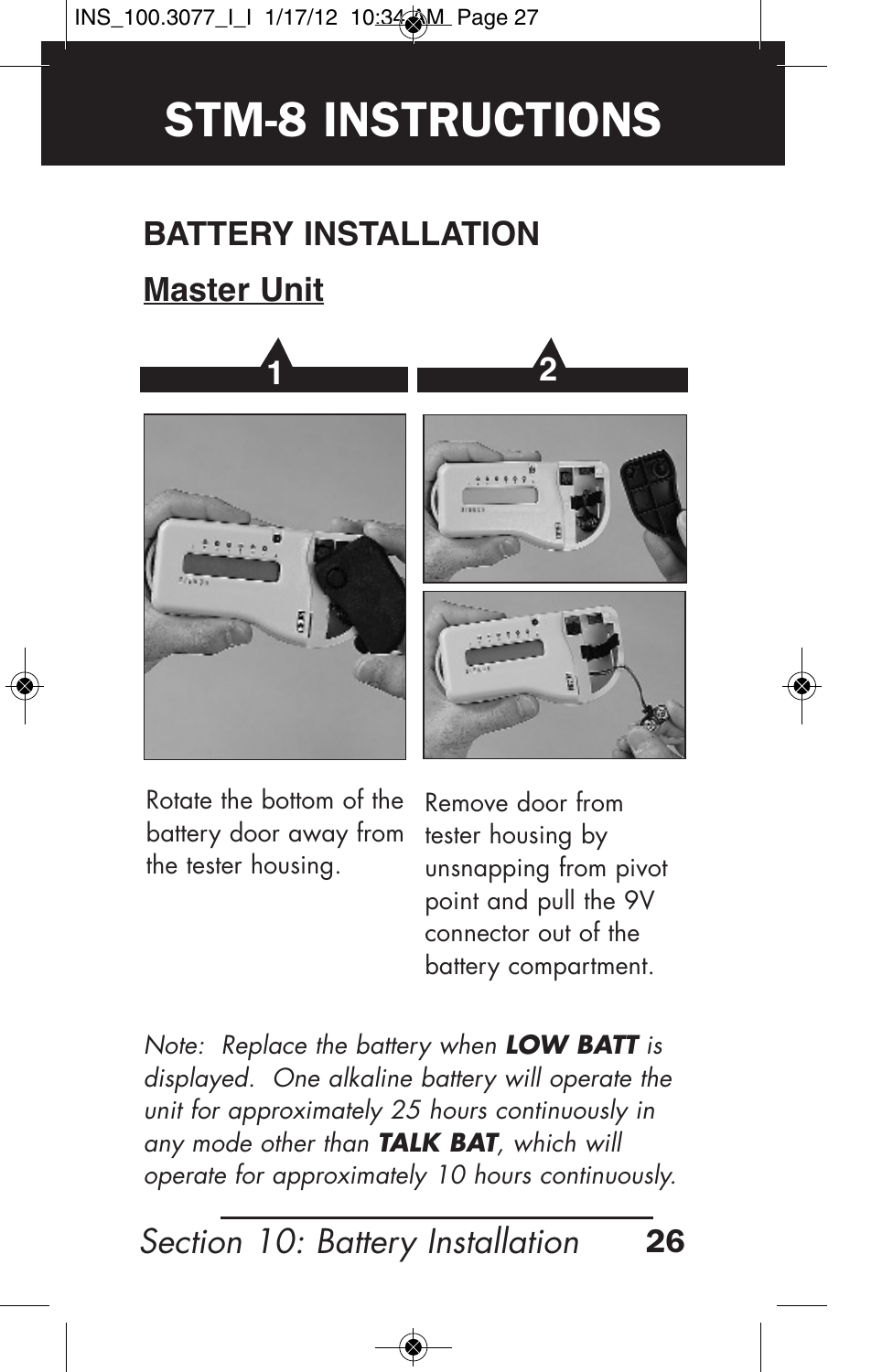

Lay the battery ribbon across compartment which will allow for easy removal of battery. Connect new 9V alkaline battery to connector.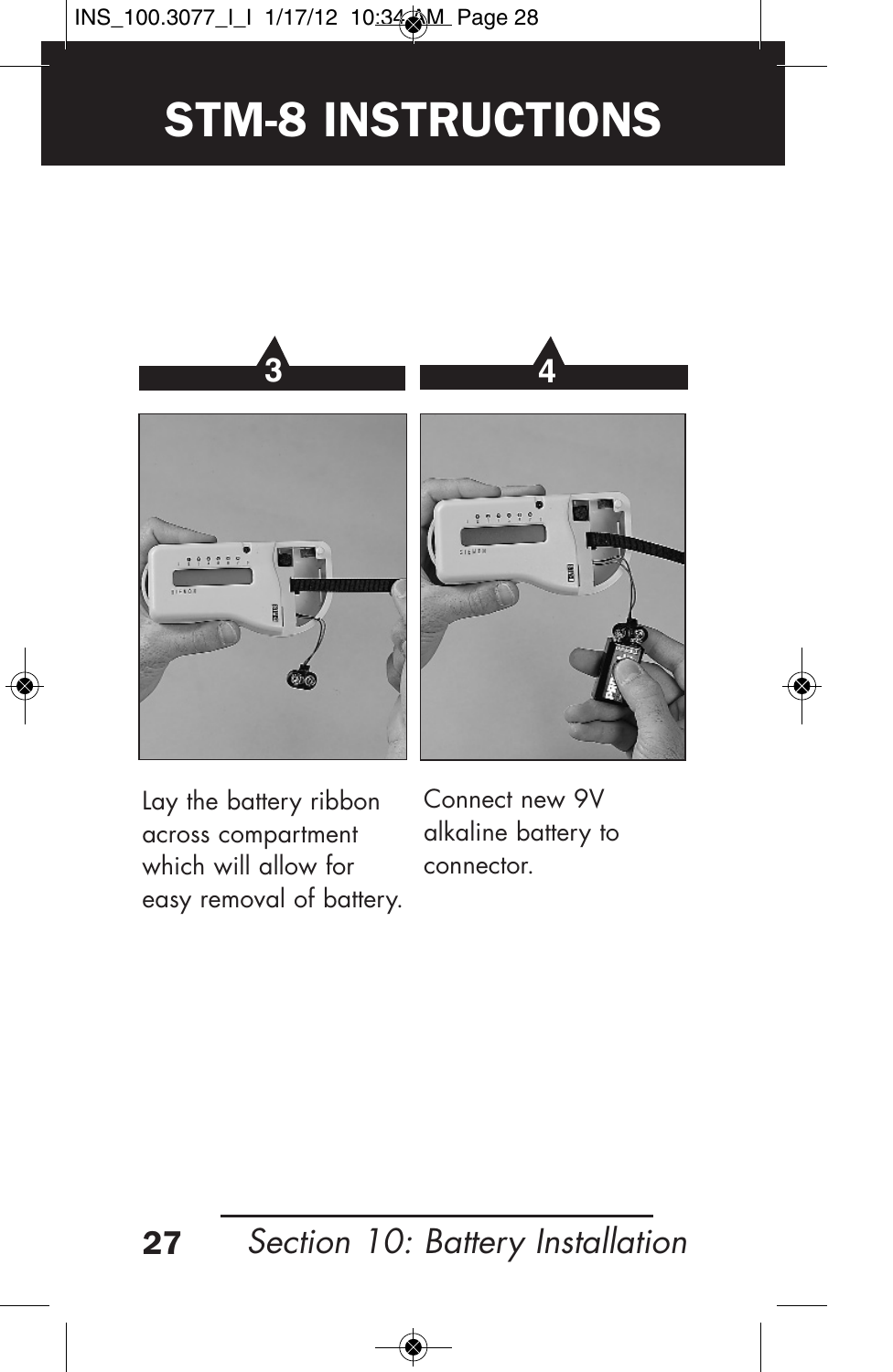

Place into battery compartment as shown on the battery orientation diagram engraved in the battery compartment.

Reattach the battery door to pivot point on housing and rotate door to its closed position.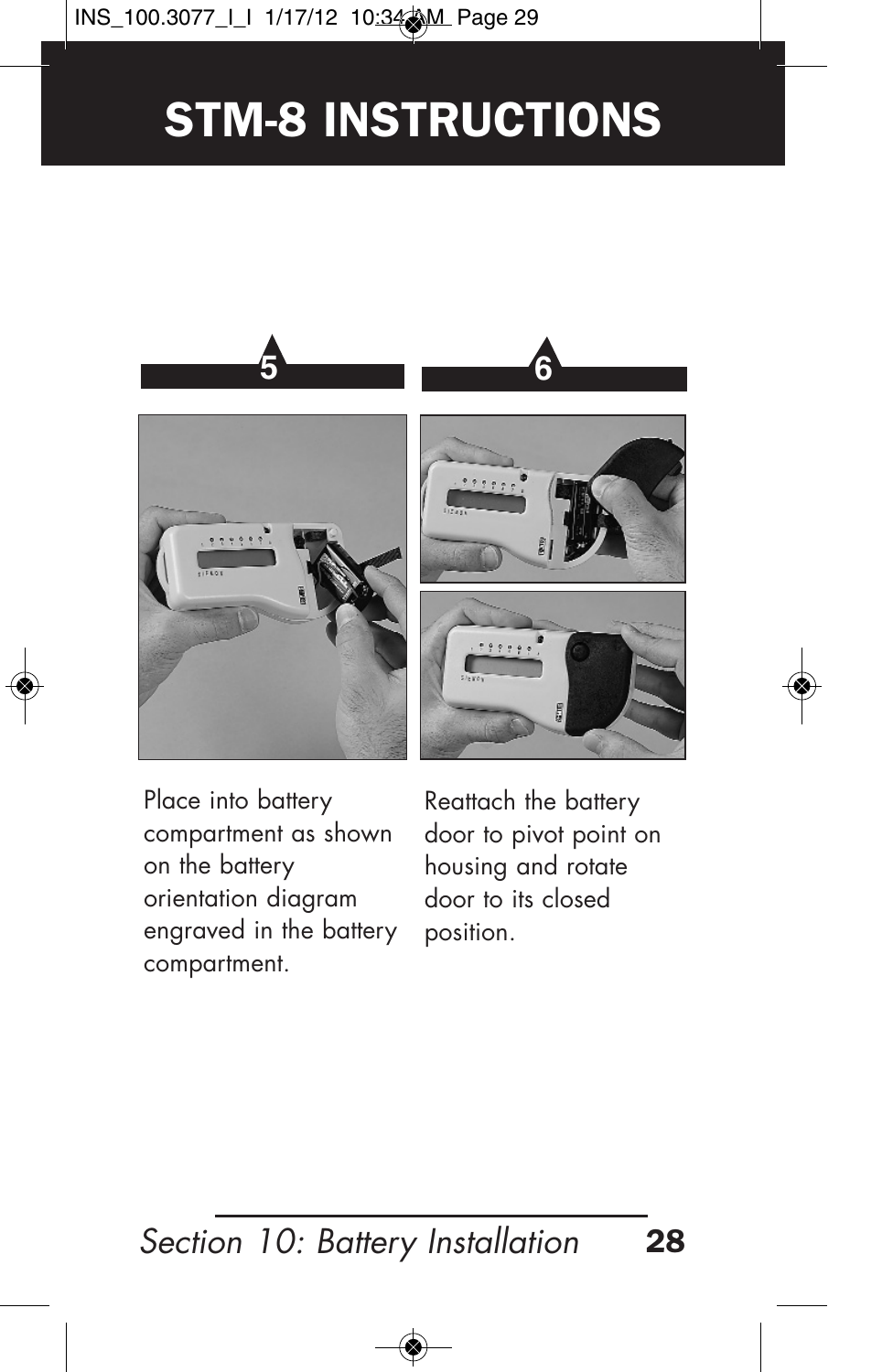### **Active Remote**

(Sold separately or included with STM-8-S)



The battery for the active remote (factoryinstalled) can be easily replaced. Insert screw driver in slot on bottom end of unit and twist open the battery compartment drawer.

Slide battery compartment out of remote, remove battery from drawer and replace with new 3 volt lithium battery (Duracell P/N DL2032 or equivalent). Battery will only fit into the battery drawer with positive side facing up.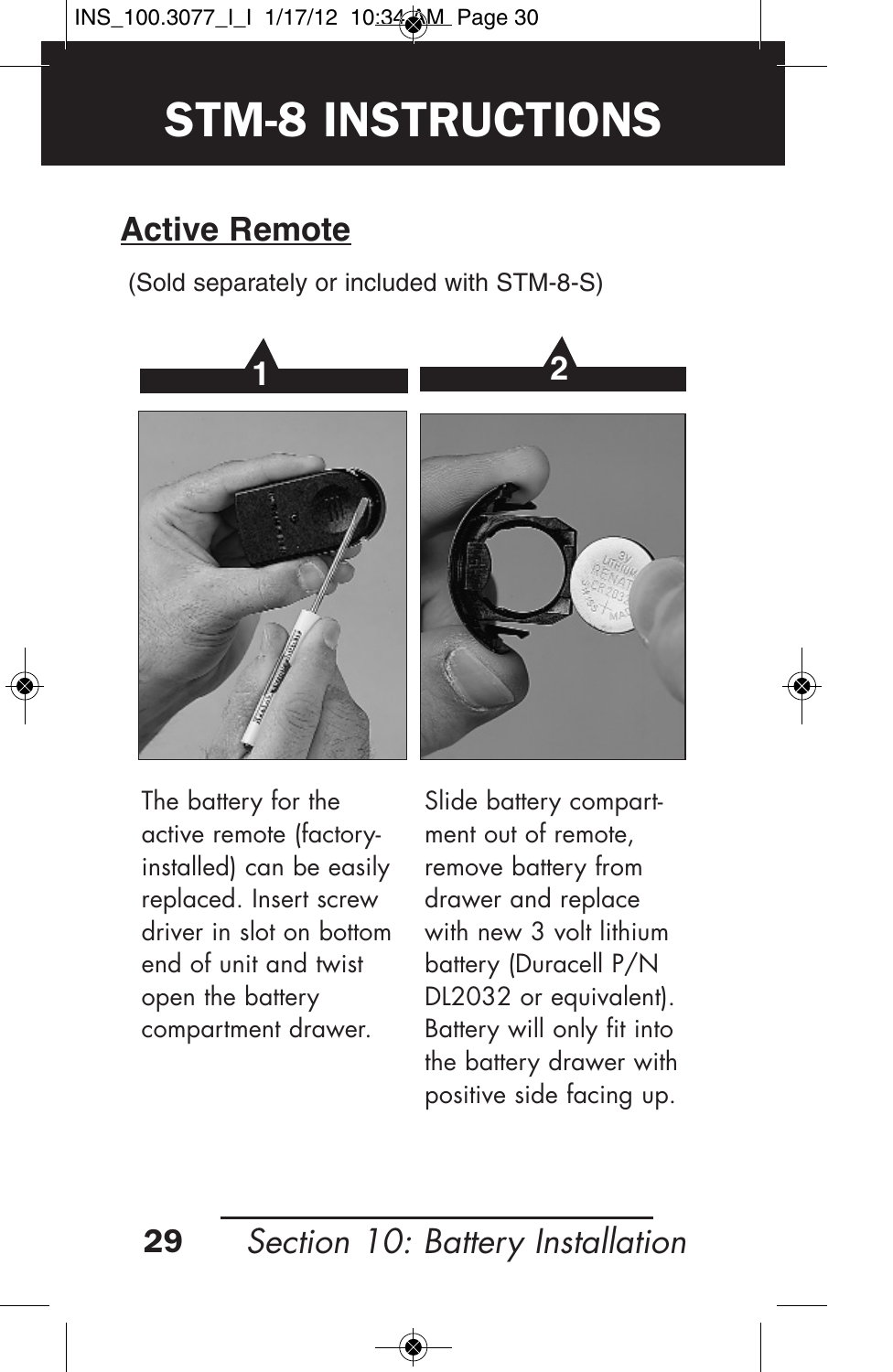

Note: The battery for the active remote has a shelf life of approximately 3 years and will operate the remote for approximately 340 hours in continuous use. Replace the battery when the **LEDs** fail to illuminate properly.

Slide battery compartment back onto remote housing.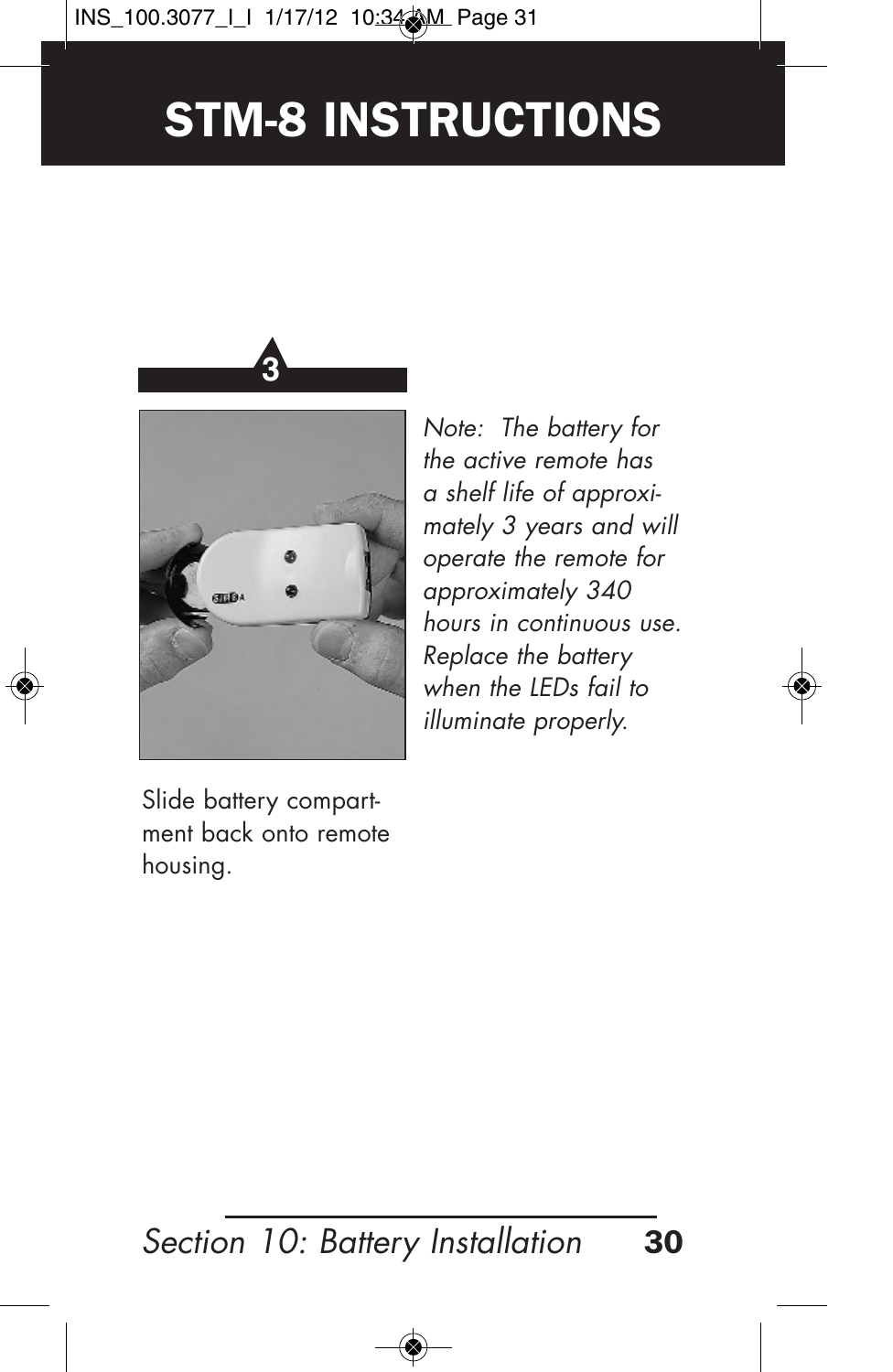### **TECHNICAL SUPPORT**

For Technical Support, call (860)945-4385 or fax (860)945-8550 or e-mail at the following address: techsupport@siemon.com